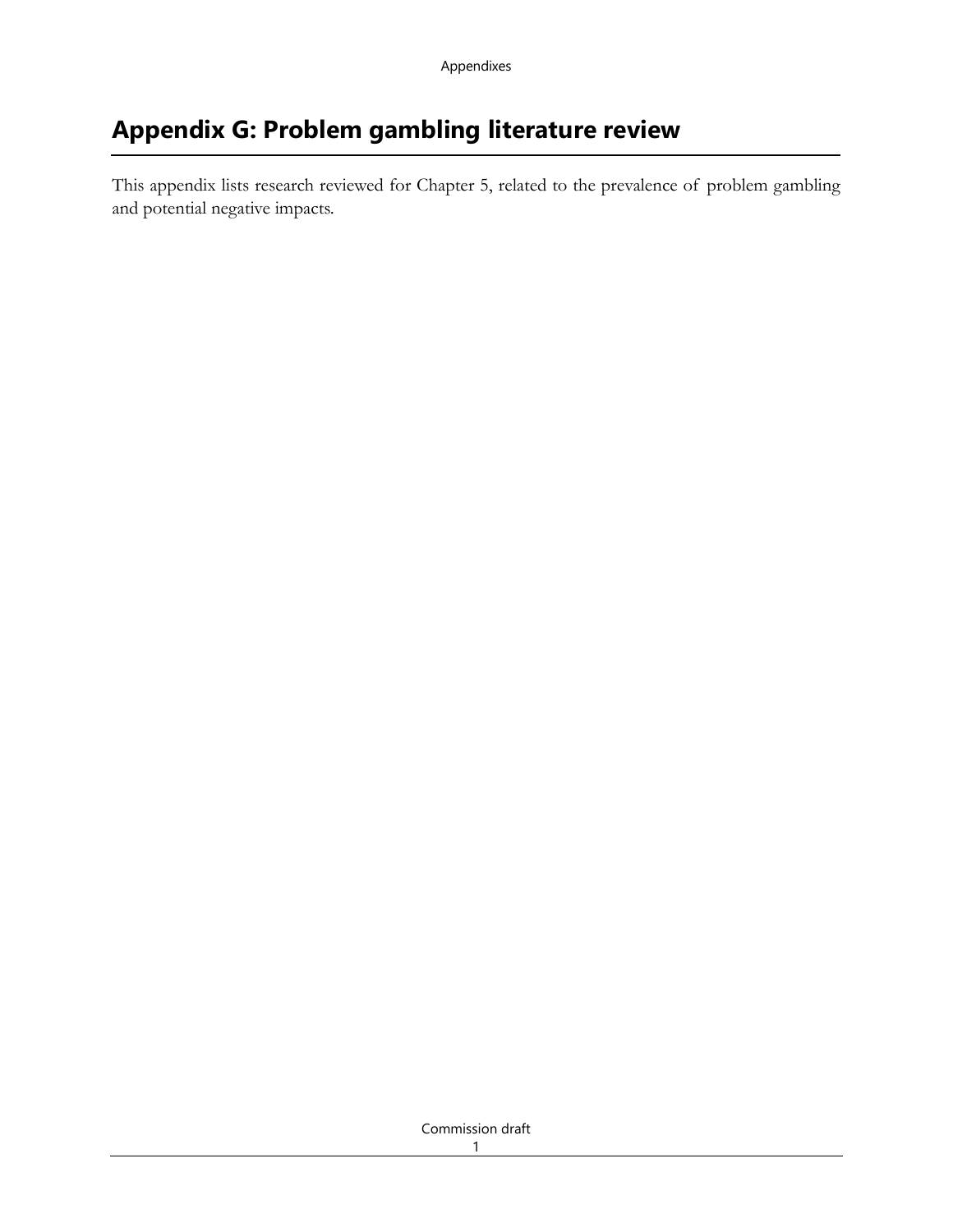| Summary of research on the impact of gambling access on personal bankruptcies             |                                            |                                                                                                                                                                                                                                                                                                                                                                                                                                                                                                                                                                                  |                 |  |  |
|-------------------------------------------------------------------------------------------|--------------------------------------------|----------------------------------------------------------------------------------------------------------------------------------------------------------------------------------------------------------------------------------------------------------------------------------------------------------------------------------------------------------------------------------------------------------------------------------------------------------------------------------------------------------------------------------------------------------------------------------|-----------------|--|--|
|                                                                                           | <b>Direction and</b>                       |                                                                                                                                                                                                                                                                                                                                                                                                                                                                                                                                                                                  |                 |  |  |
| <b>Type of comparison</b>                                                                 | <b>Size of Effect</b>                      | <b>Key Result</b>                                                                                                                                                                                                                                                                                                                                                                                                                                                                                                                                                                | <b>Source</b>   |  |  |
| Distance to slot machines,<br>across neighborhoods in Al-<br>berta, Canada                | Positive, moderate<br>size                 | "[A] removal of 1% in total dollars gambled on slots causes a 1% reduction<br>[in bankruptcies]. These effects are largest (between 2 and 3%) when neigh-<br>bors are very close to the bar with slots removed (within a quarter kilome-<br>ter), but decrease in size to below 1% when neighbors are slightly further<br>away (within a half kilometer or within three quarters of a kilometer)."                                                                                                                                                                               | Mikhed<br>2017  |  |  |
| Years since establishing lotter-<br>ies and casinos, across states                        | Positive, large ef-<br>fect prior to 1995, | "States that adopted lotteries and casinos prior to 1995 experienced signifi-<br>cantly higher personal bankruptcy rates while the effect of lottery and casino                                                                                                                                                                                                                                                                                                                                                                                                                  | Grote<br>2014   |  |  |
|                                                                                           | not after                                  | adoption on personal bankruptcies has disappeared since that time."                                                                                                                                                                                                                                                                                                                                                                                                                                                                                                              |                 |  |  |
| Dollars wagered in casinos and<br>on lotteries, across 90 federal ju-<br>dicial districts | Positive, small ef-<br>fect                | "[C]asino-type gambling increases bankruptcies by about 2%. Lottery gam-<br>bling, while less potent per dollar of revenue generated, has about the same<br>total effect."                                                                                                                                                                                                                                                                                                                                                                                                       | Daraban<br>2011 |  |  |
| Existence of a casino in a<br>county, across U.S. counties                                | Positive, large ef-<br>fect                | "The existence of a casino in a county increases the bankruptcy rate by<br>more than 9% in the first year of operation. The percentage of additional<br>bankruptcies then decreases through the third year after the casino opens.<br>Bankruptcy rates in casino counties then slightly fall below that of non-ca-<br>sino counties during the fourth through seventh years after opening, in-<br>creasing once again in the eighth year and thereafter. This cycle corresponds<br>closely to the 6-year statute of limitations period applicable to Chapter 7<br>bankruptcies." | Goss 2009       |  |  |
| Number of visits to resort casi-                                                          | Positive, moderate                         | "[S]tates having more residents who visit out-of-state casino resorts have                                                                                                                                                                                                                                                                                                                                                                                                                                                                                                       | Garrett         |  |  |
| nos in NV, NJ, and MS                                                                     | effect                                     | roughly 10% higher bankruptcy filing rates, on average."                                                                                                                                                                                                                                                                                                                                                                                                                                                                                                                         | 2008            |  |  |
| Casino and horse-racing prox-                                                             | Positive for horse                         | "The results indicate that gambling at horse tracks has influenced bankrupt-                                                                                                                                                                                                                                                                                                                                                                                                                                                                                                     | Boardman        |  |  |
| imity across Kentucky counties                                                            | racing, moderate<br>size                   | cies, whereas casino gambling has not. It is estimated that counties within<br>25 miles of a horse track experience an 9.25% higher rate of bankruptcies."                                                                                                                                                                                                                                                                                                                                                                                                                       | 2007            |  |  |
| Distance to pari-mutuel facili-                                                           | No evidence of an                          | "Access to pari-mutuel or casino gaming facilities was found not to have a                                                                                                                                                                                                                                                                                                                                                                                                                                                                                                       | Thalheimer      |  |  |
| ties and casinos across counties<br>in IL, IA, and MO                                     | effect                                     | significant impact on personal bankruptcies."                                                                                                                                                                                                                                                                                                                                                                                                                                                                                                                                    | 2004            |  |  |
| Casino proximity across U.S.                                                              | Positive, moderate                         | "The analysis predicts over a 5% decline in [bankruptcy] filing rates for                                                                                                                                                                                                                                                                                                                                                                                                                                                                                                        | Barron          |  |  |
| counties                                                                                  | size                                       | counties surrounding a casino  if one were to eliminate casino gambling."                                                                                                                                                                                                                                                                                                                                                                                                                                                                                                        | 2002            |  |  |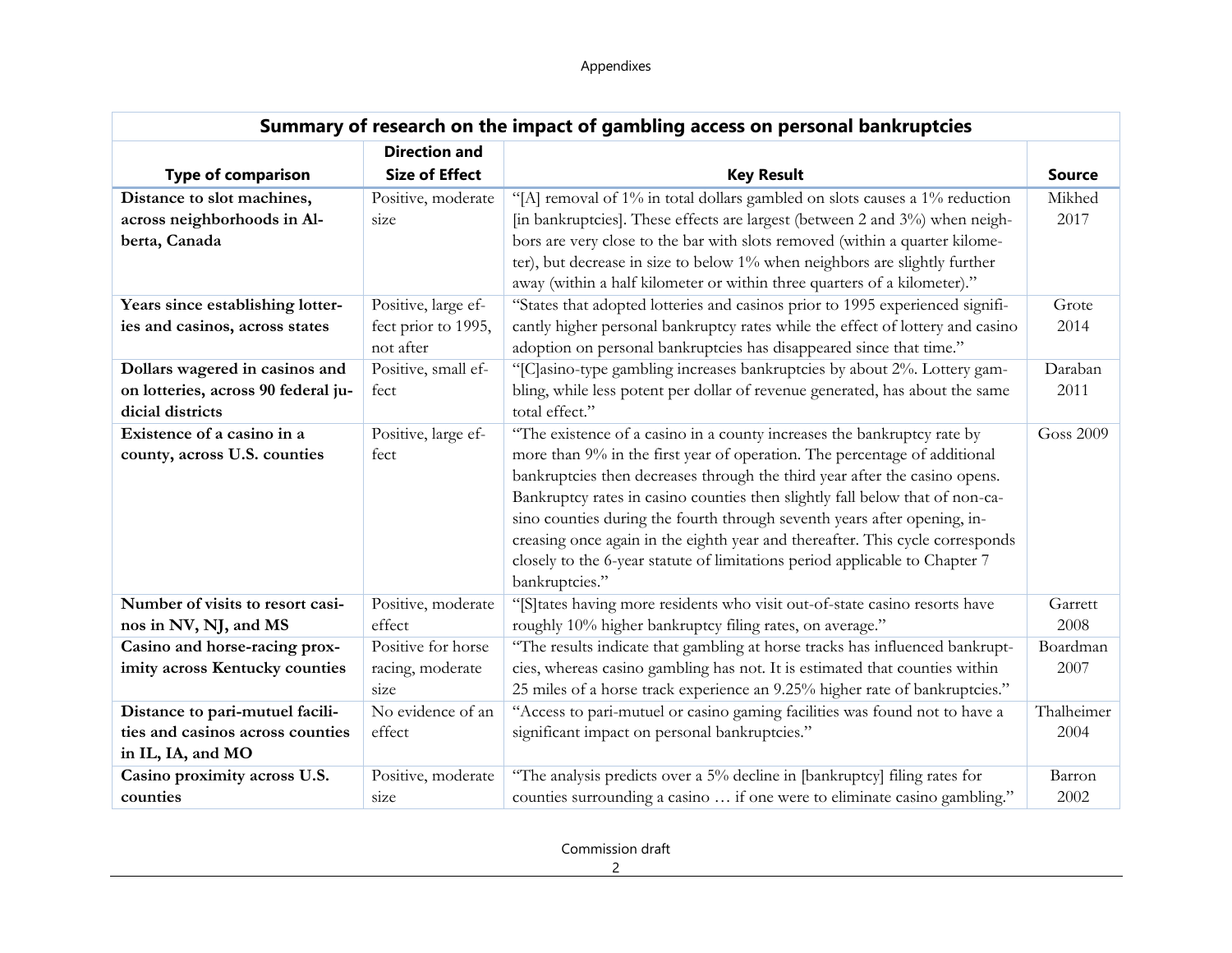| Summary of research on the impact of gambling access on personal bankruptcies |                       |                                                                             |            |  |  |
|-------------------------------------------------------------------------------|-----------------------|-----------------------------------------------------------------------------|------------|--|--|
|                                                                               | <b>Direction and</b>  |                                                                             |            |  |  |
| <b>Type of comparison</b>                                                     | <b>Size of Effect</b> | <b>Key Result</b>                                                           | Source     |  |  |
| Casino proximity across U.S.                                                  | No evidence of an     | "The evidence reported here does not support the hypothesis that the intro- | De la Vina |  |  |
| counties                                                                      | effect                | duction of gambling has impacted county bankruptcy rates."                  | 2002       |  |  |
| Eight communities with re-                                                    | Positive, moderate    | "[C]asino gambling is associated with an increase in personal bankruptcy in | Nichols    |  |  |
| cently adopted casino gambling                                                | size                  | seven of the eight communities."                                            | 2000       |  |  |
| compared to matched commu-                                                    |                       |                                                                             |            |  |  |
| nities without gambling                                                       |                       |                                                                             |            |  |  |

Commission draft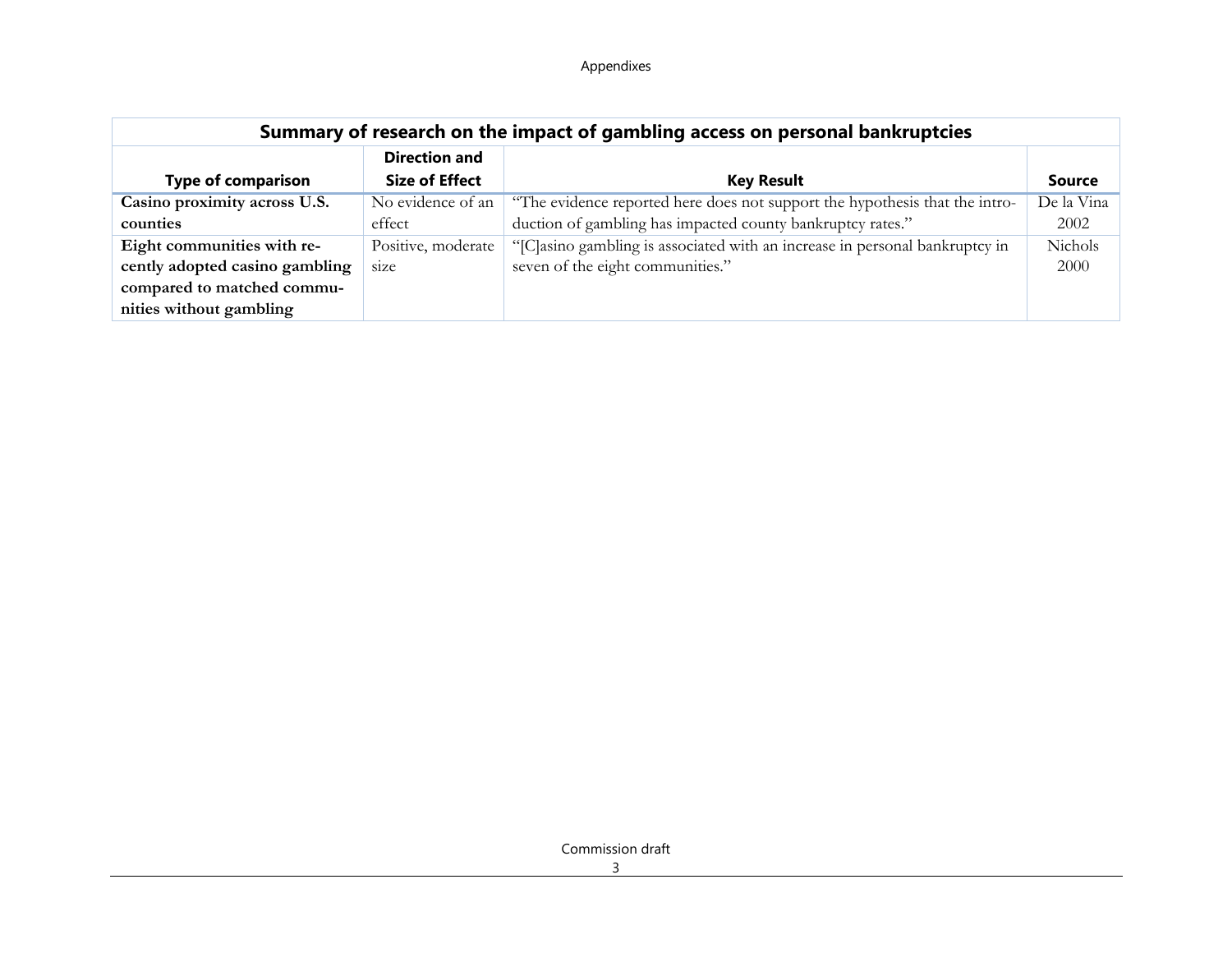## **References, the impacts of gambling access on personal bankruptcies**

- Barron, J., M. Staten, and S. Wilshusen. 2002. "The impact of casino gambling on personal bankruptcy filing rates." *Contemporary Economic Policy* 20: 440–455.
- Boardman, Barry, and John J Perry. 2007. "Access to gambling and declaring personal bankruptcy." *The Journal of Socio-Economics* 36(5):789–801.
- Daraban, B. & Thies. 2011. "Estimating the effects of casinos and lotteries on bankruptcy: A panel data set approach." *Journal of Gambling Studies* 27(1): 145-154.
- De La Viña, Lynda and David Bernstein. 2002. "The Impact of Gambling on Personal Bankruptcy Rates." *Journal of Socio-Economics* 31(5): 503-9.
- Garrett, Thomas A. and Mark W. Nichols. 2008. "Do Casinos Export Bankruptcy?" *The Journal of Socio-Economics* 37(4): 1481-94.
- Goss, Ernie, Edward A. Morse, and John Deskins. 2009. "Have Casinos Contributed to Rising Bankruptcy Rates?" *International Advances in Economic Research* 15(4): 456-69.
- Grote, Kent R. and Victor A. Matheson. 2014. "The Impact of State Lotteries and Casinos on State Bankruptcy Filings." *Growth and Change* 45(1): 121–35.
- Mikhed, Vyacheslav, Barry Scholnick, and Hyungsuk Byun. 2017. "Spatial Commitment Devices and Addictive Goods: Evidence from the Removal of Slot Machines from Bars." Working paper No. 17-34, Research Department, Federal Reserve Bank of Philadelphia.
- Nichols, Mark W., B. Grant Stitt, and David Giacopassi. 2000. "Casino gambling and bankruptcy in new United States casino jurisdictions." *Journal of Socio-Economics* 29(3): 247–61.
- Thalheimer, Richard and Ali M. Mukhtar. 2004. "The Relationship of Pari-mutuel Wagering and Casino Gaming to Personal Bankruptcy." *Contemporary Economic Policy* 22(3): 420-32.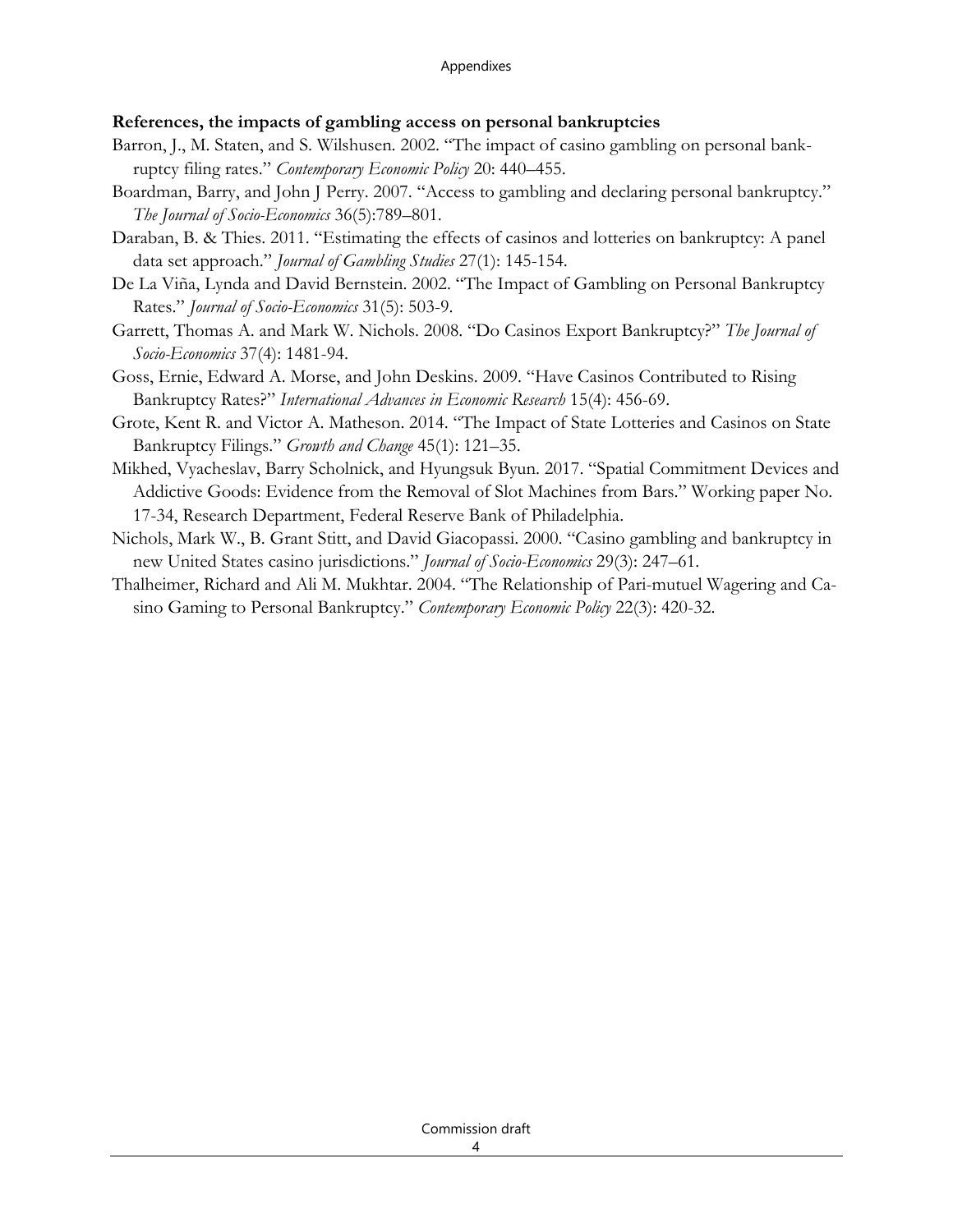| Summary of research on the impact of gambling on mental health and family outcomes |                |                                                                           |                |  |  |
|------------------------------------------------------------------------------------|----------------|---------------------------------------------------------------------------|----------------|--|--|
|                                                                                    | Size of Ef-    |                                                                           |                |  |  |
| <b>Type of comparison</b>                                                          | fect           | <b>Key Result</b>                                                         | <b>Source</b>  |  |  |
| Age of onset of gambling and prob-                                                 | Not applica-   | The authors find that male problem gamblers began gambling before         | Sundkvist and  |  |  |
| lem gambling compared to other dis-                                                | ble because    | the onset of other disorders, and problem gambling preceded depres-       | Rosendahl      |  |  |
| orders in a longitudinal sample (Swe-                                              | no compari-    | sion and suicidal events. On the other hand, for females problem gam-     | 2019           |  |  |
| den)                                                                               | son group      | bling was the last disorder to occur.                                     |                |  |  |
|                                                                                    | for age-of-    |                                                                           |                |  |  |
|                                                                                    | onset analysis |                                                                           |                |  |  |
| Proportion of individuals with spe-                                                | Moderate ad-   | The authors find consistent increases in adverse effects as problem       | Li et al. 2017 |  |  |
| cific harms by gambling category:                                                  | verse effects  | gambling severity increases, for a large number of specific harms related |                |  |  |
| non-problem, low-risk, moderate risk,                                              |                | to financial, work, health, and emotional/psychological harms.            |                |  |  |
| and problem gamblers (Australia)                                                   |                |                                                                           |                |  |  |
| Incidence of mood, anxiety, and sub-                                               | Moderate ad-   | "Three years after the initial intake interview, compared to the non-     | Parhami et al. |  |  |
| stance-use disorders among individu-                                               | verse effects  | gamblers, those reporting any gambling behavior at baseline were at in-   | 2014           |  |  |
| als with mild, moderate, and severe                                                |                | creased risk to have any mood, anxiety, or substance use disor-           |                |  |  |
| gambling disorders compared to non-                                                |                | dersSimilar graded relationships were                                     |                |  |  |
| gamblers, three years after assess-                                                |                | found for a number of specific disorders."                                |                |  |  |
| ment for problem gambling. (U.S.)                                                  |                |                                                                           |                |  |  |
| Incidence of mood, anxiety, and sub-                                               | Moderate ad-   | "[Problem gambling] predicted the subsequent onset of generalized         | Kessler et al. |  |  |
| stance-use disorders among problem                                                 | verse effects  | anxiety disorder, post-traumatic stress disorder                          | 2008           |  |  |
| gamblers compared to non-gamblers,                                                 |                | (PTSD) and substance dependence." The authors also found that a va-       |                |  |  |
| before and after onset of problem                                                  |                | riety of mood, anxiety, and substance use disorders predicted problem     |                |  |  |
| gambling. (U.S.)                                                                   |                | gambling.                                                                 |                |  |  |
| Suicide ideation and attempts                                                      |                |                                                                           |                |  |  |
| Incidence of suicidal ideation and su-                                             | Moderate ad-   | The incidence of suicidal ideation and suicide attempts was higher for    | Wardle et al.  |  |  |
| icidal attempts in problem gamblers                                                | verse effects  | problem gamblers than for non-problem gamblers, even after control-       | 2019           |  |  |
| compared to non-problem gamblers                                                   |                | ling for differences in impairment, poor mental health, substance abuse,  |                |  |  |
| (England)                                                                          |                | indebtedness, and homelessness.                                           |                |  |  |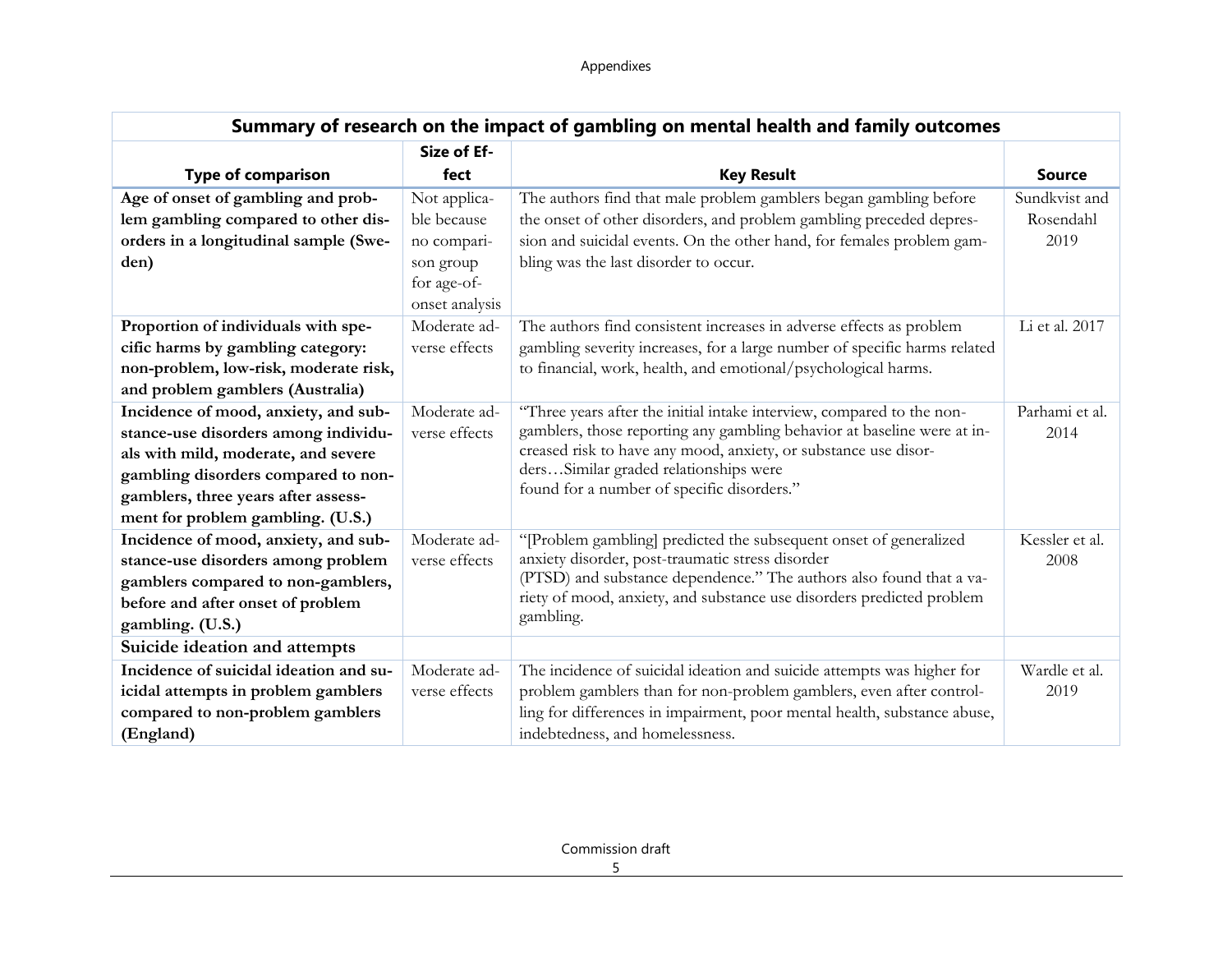| Summary of research on the impact of gambling on mental health and family outcomes |               |                                                                          |               |  |  |
|------------------------------------------------------------------------------------|---------------|--------------------------------------------------------------------------|---------------|--|--|
|                                                                                    | Size of Ef-   |                                                                          |               |  |  |
| <b>Type of comparison</b>                                                          | fect          | <b>Key Result</b>                                                        | <b>Source</b> |  |  |
| Standardized mortality rates and sui-                                              | Large adverse | "SMR calculations showed a 1.8-fold increase in mortality for individu-  | Karlsson and  |  |  |
| cide for individuals with gambling                                                 | effects       | als 20-74 years old with GD compared to the general population, and a    | Hakansson     |  |  |
| disorder compared to the general                                                   |               | 15-fold increase in suicide mortality."                                  | 2018          |  |  |
| adult population, controlling for                                                  |               |                                                                          |               |  |  |
| comorbidities (Sweden)                                                             |               |                                                                          |               |  |  |
| Incidence of suicidal events among                                                 | Moderate ad-  | "Our findings suggest that gambling on electronic gambling machines      | Bischof 2016  |  |  |
| pathological gamblers compared by                                                  | verse effects | is associated with suicidal events in pathological gamblers independ-    |               |  |  |
| severity of gambling disorder,                                                     |               | ent of comorbidity."                                                     |               |  |  |
| amount of money lost due to gam-                                                   |               |                                                                          |               |  |  |
| bling, and types of gambling (Ger-                                                 |               |                                                                          |               |  |  |
| many)                                                                              |               |                                                                          |               |  |  |
| Incidence of suicide ideation and at-                                              | Moderate ad-  | Suicide ideation and attempts were higher for pathological gamblers,     | Black et al.  |  |  |
| tempts in pathological gamblers                                                    | verse effects | and risk increased with severity of the gambling disorder.               | 2015          |  |  |
| compared to non-gamblers (Iowa)                                                    |               |                                                                          |               |  |  |
| Rates of suicide ideation and suicide                                              | Moderate ad-  | Rates of suicide ideation and suicide attempts increased with the sever- | Moghaddam     |  |  |
| attempts among adults in five groups:                                              | verse effects | ity of gambling problems                                                 | et al. 2015   |  |  |
| pathological gamblers, problem gam-                                                |               |                                                                          |               |  |  |
| blers, at-risk gamblers, low-risk gam-                                             |               |                                                                          |               |  |  |
| blers, and non-gamblers (U.S.)                                                     |               |                                                                          |               |  |  |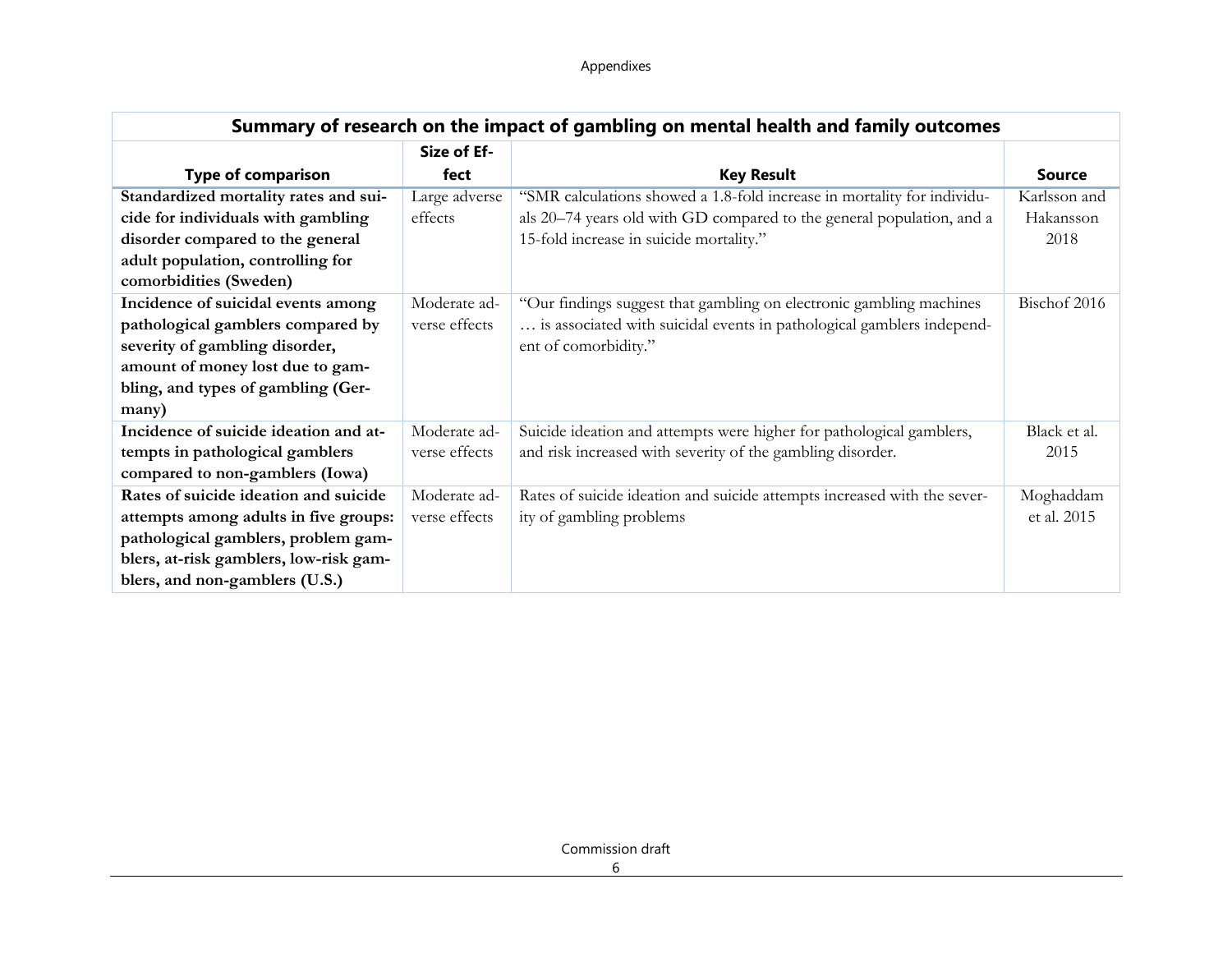## **References, mental health impacts**

- Bischof, Anja, Gallus Bischof, Friedrich Wurst, Michael Lucht, Hans-Joergen Grabe, Christian Meyer, Ulrich John, Natasha Thin, and Hans-Juergen Rumpf. 2016. "Type of gambling as an independent risk factor for suicidal events in pathological gamblers." *Psychology of Addictive Behaviors* 30(2): 263-269.
- Black, Donald W., William Coryell, Raymond Crowe, Brett McCormick, Martha Shaw, and Jeff Allen. 2015. "Suicide Ideations, Suicide Attempts, and Completed Suicide in Persons with Pathological Gambling and their First-Degree Relatives." *Suicide and Life Threatening Behavior* 45(6): 700– 709.
- Ferland, Francine., Patricia-Maude Fournier, Robert Ladouceur, Priscilla Brochu, Michael Bouchard, & Lindy Pâquet. 2008. "Consequences of pathological gambling on the gambler and his spouse." *Journal of Gambling Issues* 22: 219–229.
- Jeffrey, Lisa, Matthew Browne, Vijay Rawat, Erika Langham, En Li, and Matthew Rockloff. 2019. "Til Debt Do Us Part: Comparing Gambling Harms Between Gamblers and their Spouses." *Journal of Gambling Studies* 35(3): 1015-1034.
- Karlsson Ann, and Anders Håkansson. 2018. "Gambling disorder, increased mortality, suicidality, and associated comorbidity: A longitudinal nationwide register study." *Journal of Behavioral Addiction* 7(4): 1091-1099.
- Kessler, R. C., I. Hwang, R. LaBrie, M. Petukhova, N. Sampson, K. Winters, K., and H. Shaffer. 2008. "DSMIV pathological gambling in the National Comorbidity Survey Replication." *Psychological Medicine* 38(9): 1351–1360.
- Li, En, Matthew Browne, Vijay Rawat, Erika Langham, & Matthew Rockloff. 2017. "Breaking bad: comparing gambling harms among gamblers and affected others." *Journal of Gambling Studies* 33(March): 223–248.
- Moghaddam, Jacquelene, Gihyun Yoon, Daniel L. Dickerson, Suck Won Kim, Joseph Westermeyer. 2015. "Suicidal ideation and suicide attempts in five groups with different severities of gambling: Findings from the National Epidemiologic Survey on Alcohol and Related Conditions." *The American Journal on Addictions* 24(4): 292-298.
- Parhami, Iman, Ramin Mojtabai, Richard Rosenthal, Tracie Afifi, and Timothy Fong. 2014. "Gambling and the onset of comorbid mental disorders: a longitudinal study evaluating severity and specific symptoms." *Journal of Psychiatric Practice* 20(3): 207–219.
- Sundqvist, Kristina & Ingvar Rosendahl. 2019. "Problem Gambling and Psychiatric Comorbidity— Risk and Temporal Sequencing Among Women and Men: Results from the Swelogs Case–Control Study." *Journal of Gambling Studies* 35(2): 465-484.
- Wardle, Heather, Simon Dymond, Ann John, Sally McManus. 2019. "Problem gambling and suicidal thoughts, suicide attempts and non-suicidal self-harm in England: evidence from the Adult Psychiatric Morbidity Survey 2007." Prepared for GambleAware. Available at [https://www.gam](https://www.gamblingcommission.gov.uk/)[blingcommission.gov.uk](https://www.gamblingcommission.gov.uk/)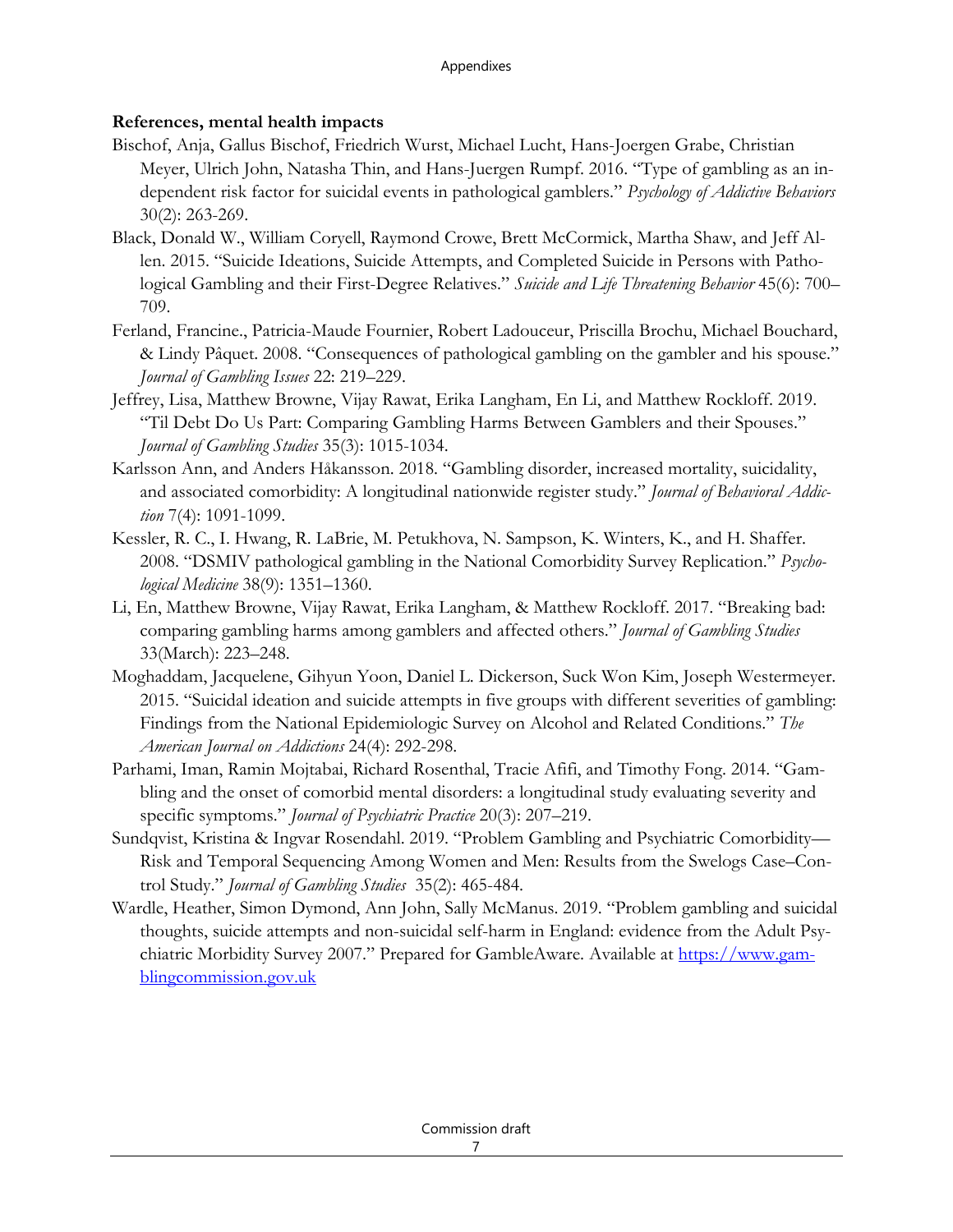| Summary of research on the impact of gambling on family outcomes |               |                                                                            |                |  |  |  |
|------------------------------------------------------------------|---------------|----------------------------------------------------------------------------|----------------|--|--|--|
|                                                                  | Size of Ef-   |                                                                            |                |  |  |  |
| <b>Type of comparison</b>                                        | fect          | <b>Key Result</b>                                                          | <b>Source</b>  |  |  |  |
| Incidence of intimate partner vio-                               | No evidence   | The authors find higher rates of intimate partner violence among prob-     | Roberts et al. |  |  |  |
| lence (perpetration and victimization)                           | of an effect  | lem gamblers for both males and females but, after controlling for         | 2019           |  |  |  |
| for problem gamblers compared to                                 |               | other disorder (mood, anxiety, drug, and alcohol), the differences were    |                |  |  |  |
| non-problem gamblers, representa-                                |               | not statistically significant.                                             |                |  |  |  |
| tive sample of adults (U.S.)                                     |               |                                                                            |                |  |  |  |
| 129 treatment-seeking problem gam-                               | Not applica-  | "For the clear majority who reported that [gambling and violence] were     | Suomi 2019 et  |  |  |  |
| blers who perpetrated or were victims                            | ble because   | related, it was more likely that gambling preceded violence and that the   | al.            |  |  |  |
| of family violence or intimate partner                           | no compari-   | conflict that led to violence was about gambling: financial losses, or an- |                |  |  |  |
| violence were asked which came first,                            | son group     | ger, stress and anxiety related to the losses."                            |                |  |  |  |
| gambling or violence (Australia)                                 |               |                                                                            |                |  |  |  |
| Incidence of family violence for mod-                            | Large adverse | "In this population-representative sample, moderate risk/problem gam-      | Dowling et al. |  |  |  |
| erate risk and problem gamblers, and                             | effects       | blers had over a twofold increase in the odds of experiencing both fam-    | 2018           |  |  |  |
| low-risk gamblers, compared to non-                              |               | ily violence victimization (21.3%) and perpetration (19.7%) relative to    |                |  |  |  |
| gamblers (Australia)                                             |               | non-problem gamblers"                                                      |                |  |  |  |
| Family outcomes (current and                                     | Small adverse | "[A]nnual measures of moderate risk/problem gambling predicted             | Cowlishaw et   |  |  |  |
| change over time) for households                                 | effects       | time-specific decreases in family and interpersonal adjustment when        | al. 2016       |  |  |  |
| with a moderate risk or problem                                  |               | measured concurrently, and lower family functioning and social support     |                |  |  |  |
| gambler compared to households                                   |               | at subsequent waves."                                                      |                |  |  |  |
| with no moderate risk or problem                                 |               |                                                                            |                |  |  |  |
| gamblers (Ontario, Canada)                                       |               |                                                                            |                |  |  |  |
| Incidence of domestic violence in                                | Moderate ad-  | "Postcodes with no electronic gaming machines were associated with         | Markham et     |  |  |  |
| neighborhoods with higher density of                             | verse effects | 20%  fewer family incidents per 10,000 and 30%  fewer domestic-            | al. 2016       |  |  |  |
| electronic gaming machines (EGMs)                                |               | violence assaults per 10,000, when compared with postcodes with 75         |                |  |  |  |
| compared to neighborhoods with                                   |               | electronic gaming machine per 10,000."                                     |                |  |  |  |
| lower density of (or no) EGMs (Aus-                              |               |                                                                            |                |  |  |  |
| tralia)                                                          |               |                                                                            |                |  |  |  |
| Incidence of perpetrating intimate                               | Moderate ad-  | "Among men in the United Kingdom, self-reports of problem/patho-           | Roberts et al. |  |  |  |
| partner violence for male problem                                | verse effects | logical gambling remain predictive of a range of measures of violent be-   | 2016           |  |  |  |
| and pathological gamblers compared                               |               | haviour after adjusting for alcohol and drug dependence, comorbid          |                |  |  |  |
| to male non-gamblers (UK)                                        |               | mental disorder and impulsivity"                                           |                |  |  |  |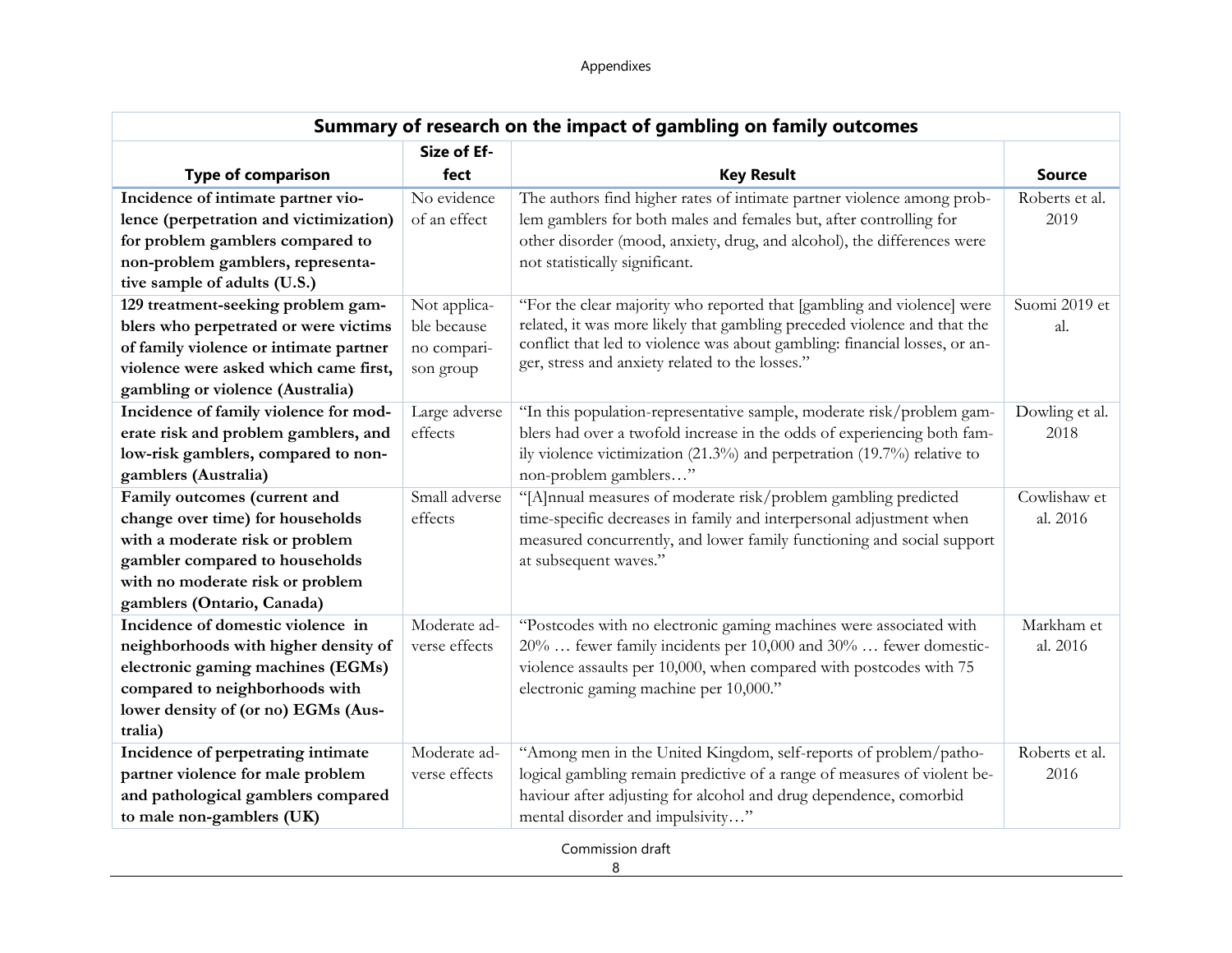| Summary of research on the impact of gambling on family outcomes |               |                                                                       |               |  |  |
|------------------------------------------------------------------|---------------|-----------------------------------------------------------------------|---------------|--|--|
| Size of Ef-                                                      |               |                                                                       |               |  |  |
| <b>Type of comparison</b>                                        | fect          | <b>Key Result</b>                                                     | <b>Source</b> |  |  |
| Incidence of domestic violence and                               | Moderate ad-  | "[P]roblem gambling was associated with increased odds of the perpe-  | Afifi et al.  |  |  |
| child maltreatment among problem                                 | verse effects | tration of dating violence  while pathological gambling was associ-   | 2010          |  |  |
| gamblers and pathological gamblers                               |               | ated with increased odds of the perpetration of dating violence , se- |               |  |  |
| compared to non-problem gamblers                                 |               | vere marital violence, and severe child abuse "                       |               |  |  |
| (U.S.)                                                           |               |                                                                       |               |  |  |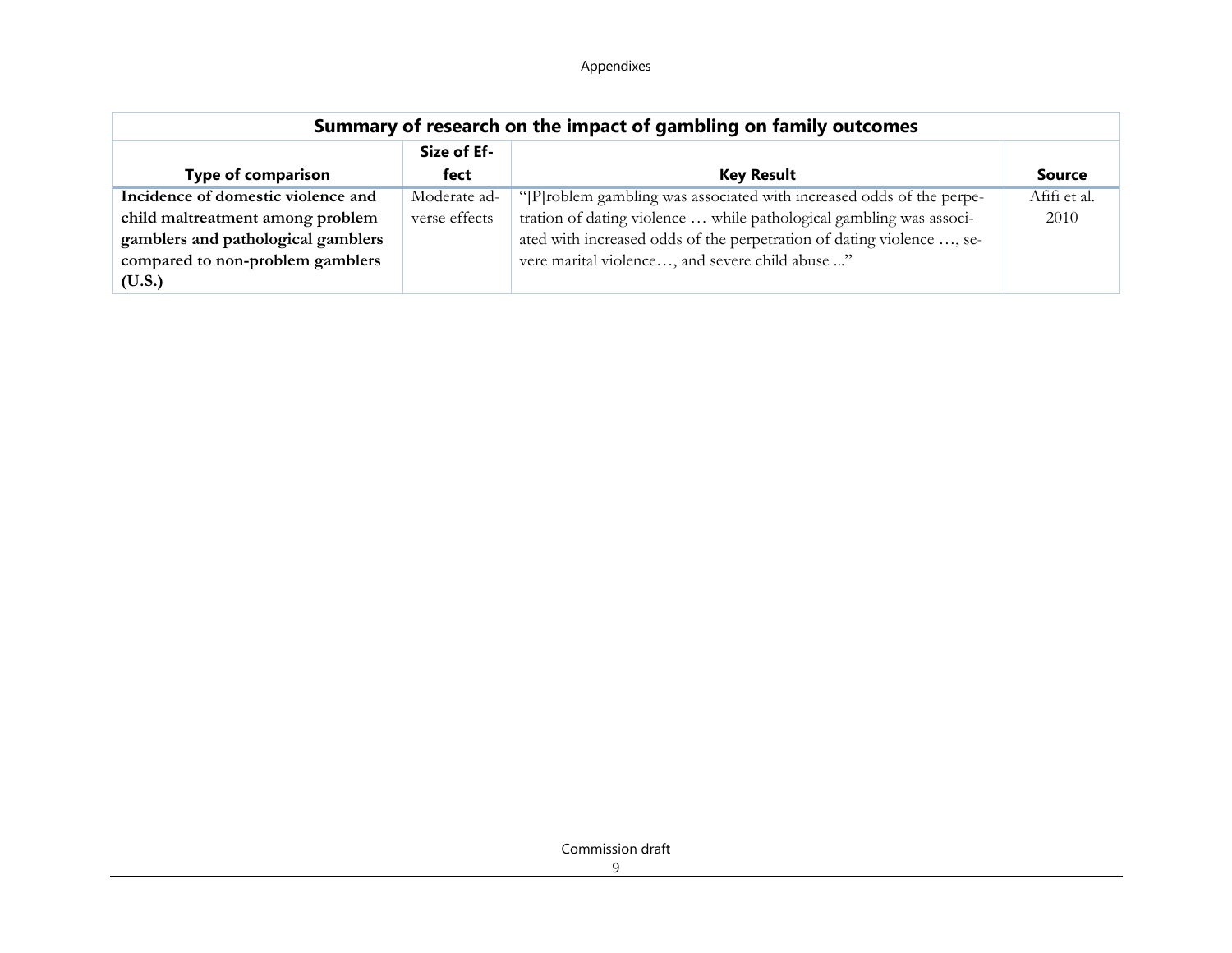## **References, family impacts**

- Afifi, Tracie, Douglas Brownridge, Harriet MacMillan, and Jitender Sareen. 2010. "The relationship of gambling to intimate partner violence and child maltreatment in a nationally representative sample." *Journal of Psychiatric Research* 44(5): 331–337.
- Black, Donald, Martha Shaw, Brett McCormick, & Jeff Allen. 2012. "Marital status, childhood maltreatment, and family dysfunction: A controlled study of pathological gambling." *The Journal of Clinical Psychiatry* 73(10): 1293–1297.
- Cowlishaw, Sean, Aino Suomi , and Bryan Rodgers. 2016. "Implications of gambling problems for family and interpersonal adjustment: results from the Quinte Longitudinal Study." *Addiction* 111(9): 1628-1636.
- Dowling, N. A., Ewin, C., Youssef, G. J., Merkouris, S. S., Suomi, A., Thomas, S. A., & Jackson, A. C. 2018. "Problem gambling and family violence: Findings from a population-representative study." *Journal of Behavioral Addictions* 7(3): 806–813.
- Dowling, Nicki, Aino Suomi, Alun Jackson, Tiffany Lavis, Janet Patford, Suzanne Cockman, Shane Thomas, Maria Bellringer, Jane Koziol-McLain, Malcolm Battersby, Peter Harvey, & Max Abbott. 2016. "Problem gambling and intimate partner violence: A systematic review and metaanalysis." *Trauma, Violence and Abuse* 17(1): 43-61.
- Ferland, Francine., Patricia-Maude Fournier, Robert Ladouceur, Priscilla Brochu, Michael Bouchard, & Lindy Pâquet. 2008. "Consequences of pathological gambling on the gambler and his spouse." *Journal of Gambling Issues* 22: 219–229.
- Jeffrey, Lisa, Matthew Browne, Vijay Rawat, Erika Langham, En Li, and Matthew Rockloff. 2019. "Til Debt Do Us Part: Comparing Gambling Harms Between Gamblers and their Spouses." *Journal of Gambling Studies* 35(3): 1015-1034.
- Korman, L. M., Collins, J., Dutton, D., Dhayananthan, B., Littman-Sharp, N., & Skinner, W. 2008. "Problem gambling and intimate partner violence." *Journal of Gambling Studies* 24: 13–23.
- Kourgiantakis, Toula, Marie-Christine Saint-Jacques, & Joël Tremblay 2013. "Problem Gambling and Families: A Systematic Review." *Journal of Social Work Practice in the Addictions* 13(4).
- Lane, Wendy, Paul Sacco, Katherine Downton, Emilie Ludeman, Lauren Levy, J. Kathleen Tracy. 2016. "Child Maltreatment and Problem Gambling: A Systematic Review." *Child Abuse and Neglect* 58: 24-38.
- Li, En, Matthew Browne, Vijay Rawat, Erika Langham, & Matthew Rockloff. 2017. "Breaking bad: comparing gambling harms among gamblers and affected others." *Journal of Gambling Studies* 33(March): 223–248.
- Markham, Francis, Bruce Doran, and Martin Young. 2016. "The relationship between electronic gaming machine accessibility and police-recorded domestic violence: A spatio-temporal analysis of 654 postcodes in Victoria, Australia, 2005–2014." *Social Science & Medicine* 162 August: 106- 114.
- Roberts, Amanda, Jeremy Coid, Robert King, Raegan Murphy, John Turner, Henrietta Bowden-Jones, Katie Du Preez, & Jason Landon. 2016. "Gambling and violence in a nationally representative sample of UK men." *Addiction* 111(12): 2196–2207.
- Roberts, Amanda, Jason Landon, Stephen Sharman, Jahn Hakes, Aino Suomi, & Sean Cowlishaw. 2018. "Gambling and physical intimate partner violence: Results from the national epidemiologic survey on alcohol and related conditions (NESARC)." *American Journal on Addictions* 27(1), 7–14.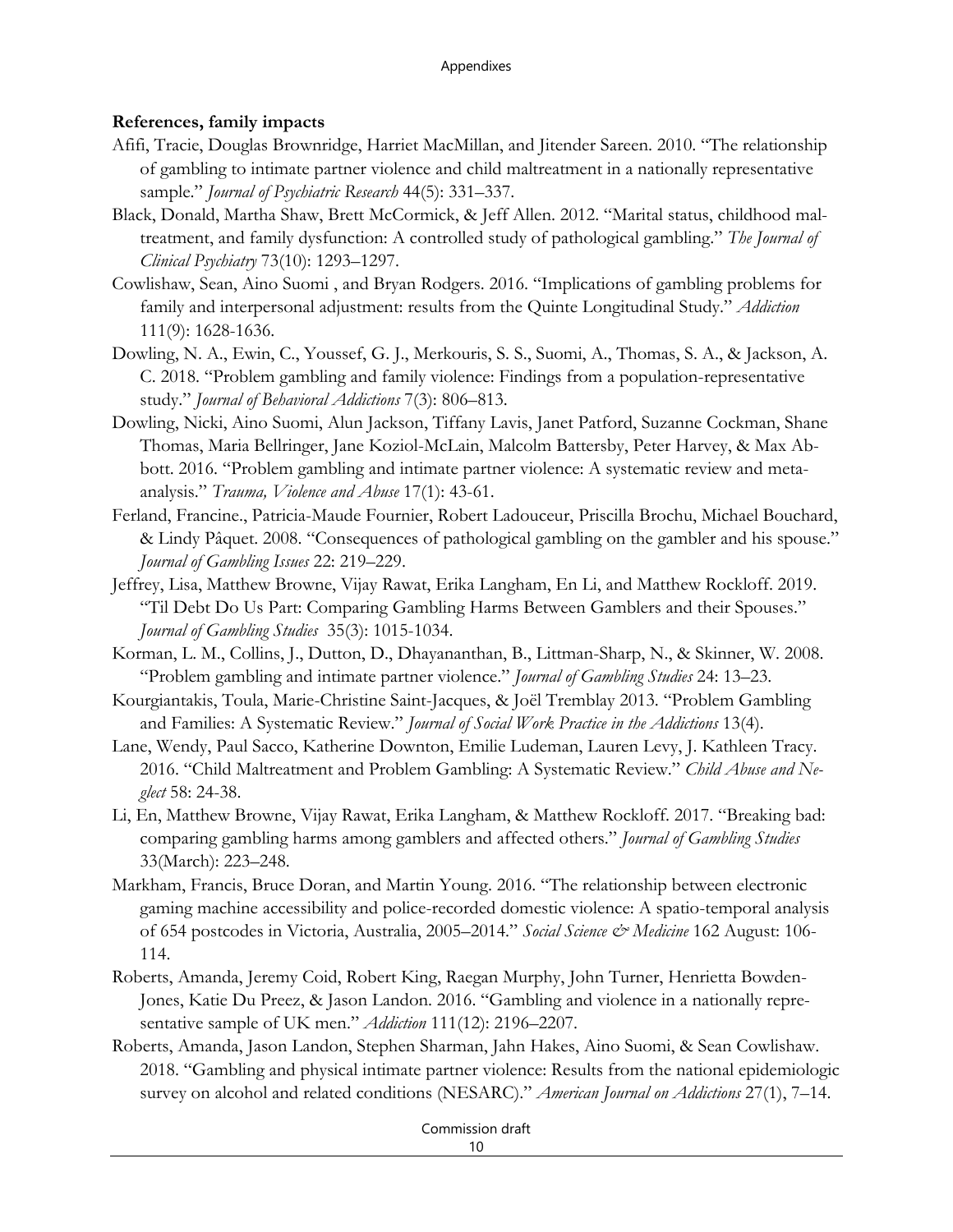Suomi, Aino, Nicki Dowling, Shane Thomas, Max Abbott, Maria Bellringer, Malcolm Battersby, Jane Koziol-McLain, Tiffany Lavis, & Alun Jackson. 2019. "Patterns of family and intimate partner violence in problem gamblers." *Journal of Gambling Studies* 35(2).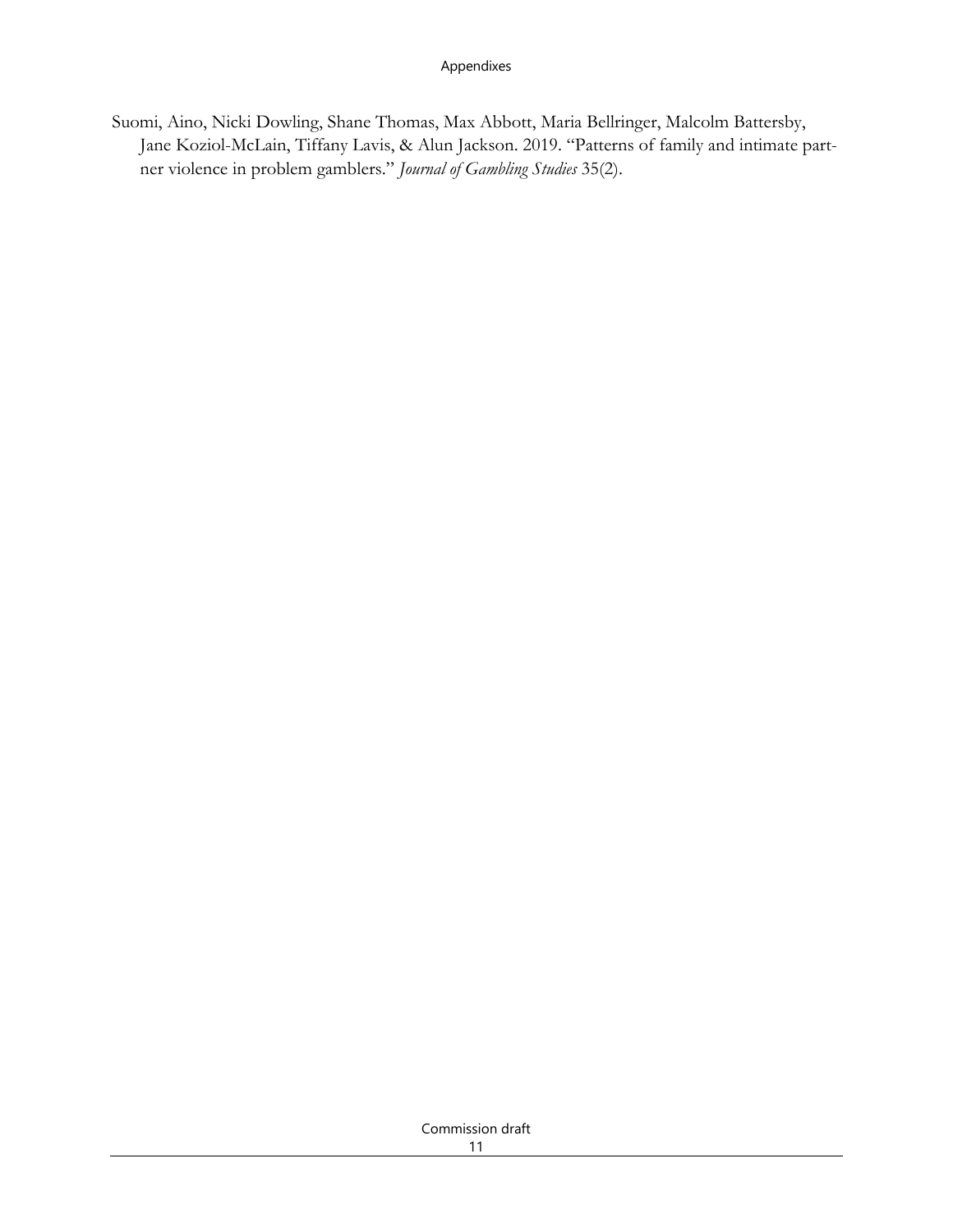| Summary of research on the impact of gambling access on crime                                                                                                      |                                                  |                                                                                                                                                                                                                                                                                                                                                               |                                   |  |  |
|--------------------------------------------------------------------------------------------------------------------------------------------------------------------|--------------------------------------------------|---------------------------------------------------------------------------------------------------------------------------------------------------------------------------------------------------------------------------------------------------------------------------------------------------------------------------------------------------------------|-----------------------------------|--|--|
| <b>Type of comparison</b>                                                                                                                                          | <b>Direction</b><br>and Size of<br><b>Effect</b> | <b>Key Result</b>                                                                                                                                                                                                                                                                                                                                             | <b>Source</b>                     |  |  |
| Number of crimes in surrounding lo-<br>calities before and after opening of<br>the Plainridge Park, Massachusetts<br>casino                                        | No evidence<br>of an effect                      | "Plainridge Park opened at the end of June 2015. Since that time, it has<br>reported a number of crimes and calls for service commensurate with<br>facilities of similar size and number of visitors. As for the surrounding<br>community (including six towns), the totality of the evidence shows lit-<br>tle impact on most crimes and calls for service." | Bruce 2018                        |  |  |
| Crime in Illinois census blocks w<br>video gambling compared to census<br>blocks without video gambling, be-<br>fore and after video gambling was es-<br>tablished | Positive,<br>moderate                            | "We find that (i) access to gambling increases property and violent<br>crimes; (ii) these are new crimes rather than displaced incidents; and (iii)<br>the effects seem to be persistent over time"                                                                                                                                                           | Bottan et al.<br>2017             |  |  |
| Crime in a Philadelphia neighbor-<br>hood before and after a casino<br>opened                                                                                      | No evidence<br>of an effect                      | "[T]he current study is unable to identify a neighborhood level effect of<br>the casino on crime."                                                                                                                                                                                                                                                            | Johnson and<br>Ratcliffe 2017     |  |  |
| Crime in U.S. counties with casinos,<br>before and after casinos opened com-<br>pared to U.S. counties with no casi-<br>nos                                        | Positive,<br>moderate                            | "The results from this study suggest that casinos are associated with in-<br>creases in crime but these effects appear transitory."                                                                                                                                                                                                                           | Nichols and<br>Tosun 2017         |  |  |
| Crime in Michigan counties near a<br>casino compared to Michigan coun-<br>ties farther from a casino                                                               | No evidence<br>of an effect                      | "Our results suggest that in most cases the property crime rates studied<br>are not affected by the presence or size of a casino in a county or in a<br>nearby county."                                                                                                                                                                                       | Falls and<br>Thompson<br>2014     |  |  |
| Crime rates before and after introduc-<br>tion of casinos and video lottery ter-<br>minals in 78 communities in Alberta,<br>Canada                                 | Positive and<br>negative ef-<br>fects, small     | "Estimates  indicate little association between gambling and crime.<br>However, some positive and negative crime-specific effects are found<br>for both casinos and VLTs."                                                                                                                                                                                    | Humphreys<br>and Soebbing<br>2014 |  |  |
| Crime rates in 200 localities in Victo-<br>ria, Australia compared to electronic<br>gaming machine expenditures per<br>capita                                      | Positive,<br>moderate                            | "[O]ur results indicate a consistent positive and significant relationship<br>between gaming and crime rates, especially income-generating crime<br>rates, at the local level."                                                                                                                                                                               | Wheeler et al.<br>2011            |  |  |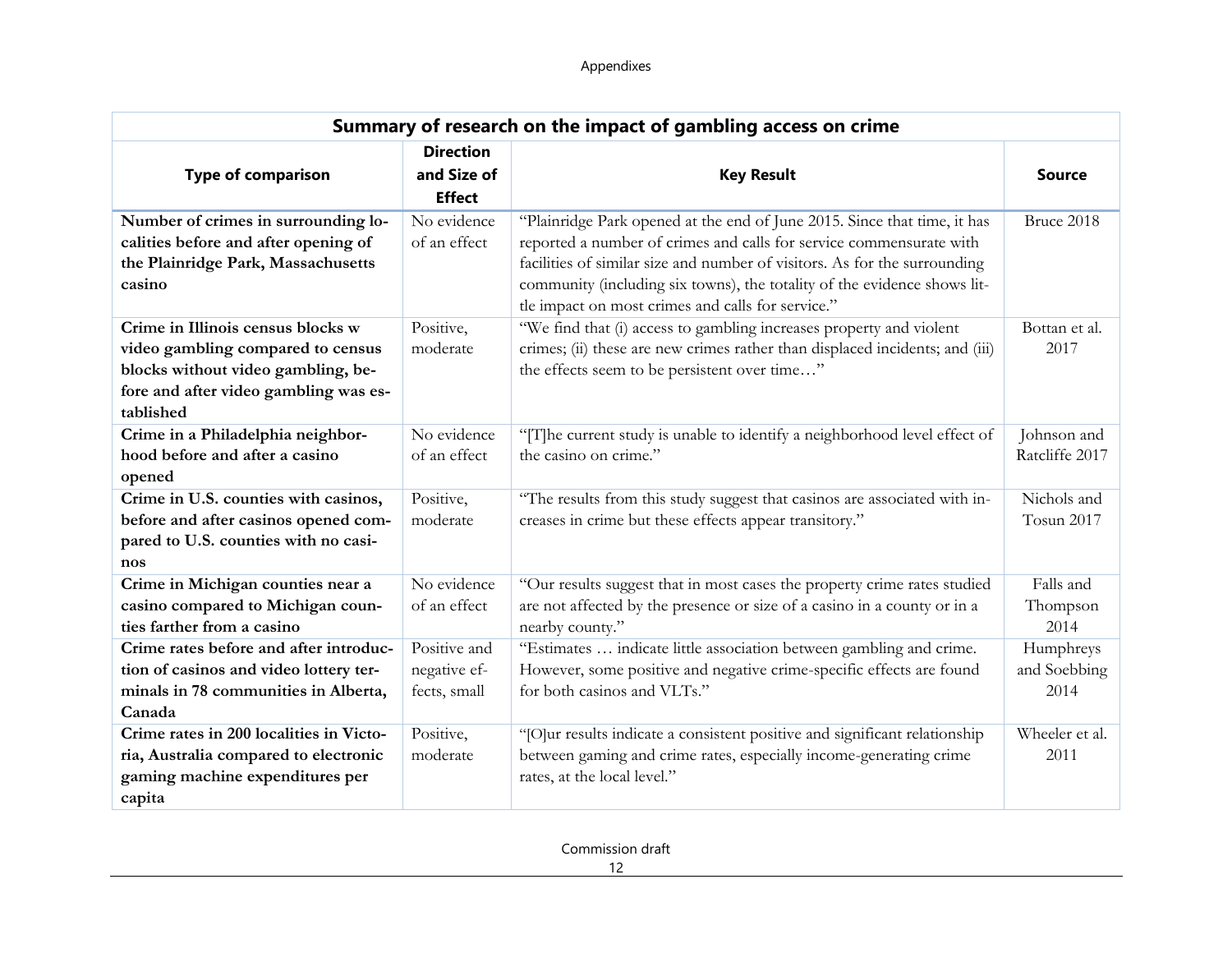| Summary of research on the impact of gambling access on crime                                                                                   |                                                  |                                                                                                                                                                                                                                                                                                                                                                                                                              |                             |  |  |
|-------------------------------------------------------------------------------------------------------------------------------------------------|--------------------------------------------------|------------------------------------------------------------------------------------------------------------------------------------------------------------------------------------------------------------------------------------------------------------------------------------------------------------------------------------------------------------------------------------------------------------------------------|-----------------------------|--|--|
| <b>Type of comparison</b>                                                                                                                       | <b>Direction</b><br>and Size of<br><b>Effect</b> | <b>Key Result</b>                                                                                                                                                                                                                                                                                                                                                                                                            | <b>Source</b>               |  |  |
| Crime rates on 70 college campuses<br>in the Midwest within 10 miles of a<br>casino compared to 103 campuses not<br>within 10 miles of a casino | Positive,<br>moderate                            | "Analysis of reported crime data for 173 residential colleges and univer-<br>sities in four Midwestern states suggests that robberies and motor vehi-<br>cle thefts, but not burglaries, are significantly higher in number for<br>campuses located within 10 miles of a casino."                                                                                                                                            | Hyclak 2011                 |  |  |
| Crime in Indiana counties with casi-<br>nos, before and after casinos opened<br>compared to Indiana counties with<br>no casinos                 | Mixed ef-<br>fects, small                        | "I find very limited support for the proposition that new casinos in-<br>crease local crime rates."                                                                                                                                                                                                                                                                                                                          | <b>Reece 2010</b>           |  |  |
| Crime in casino counties compared<br>to non-casino counties, before and af-<br>ter casino opening, all U.S. counties                            | Positive,<br>moderate                            | "Most factors that reduce crime occur before or shortly after a casino<br>opens, whereas those that increase crime, including problem and patho-<br>logical gambling, occur over time. The results suggest that the effect on<br>crime is low shortly after a casino opens, and grows over time. Roughly<br>8% of crime in casino counties in 1996 was attributable to casinos,<br>costing the average adult \$75 per year." | Grinols and<br>Mustard 2006 |  |  |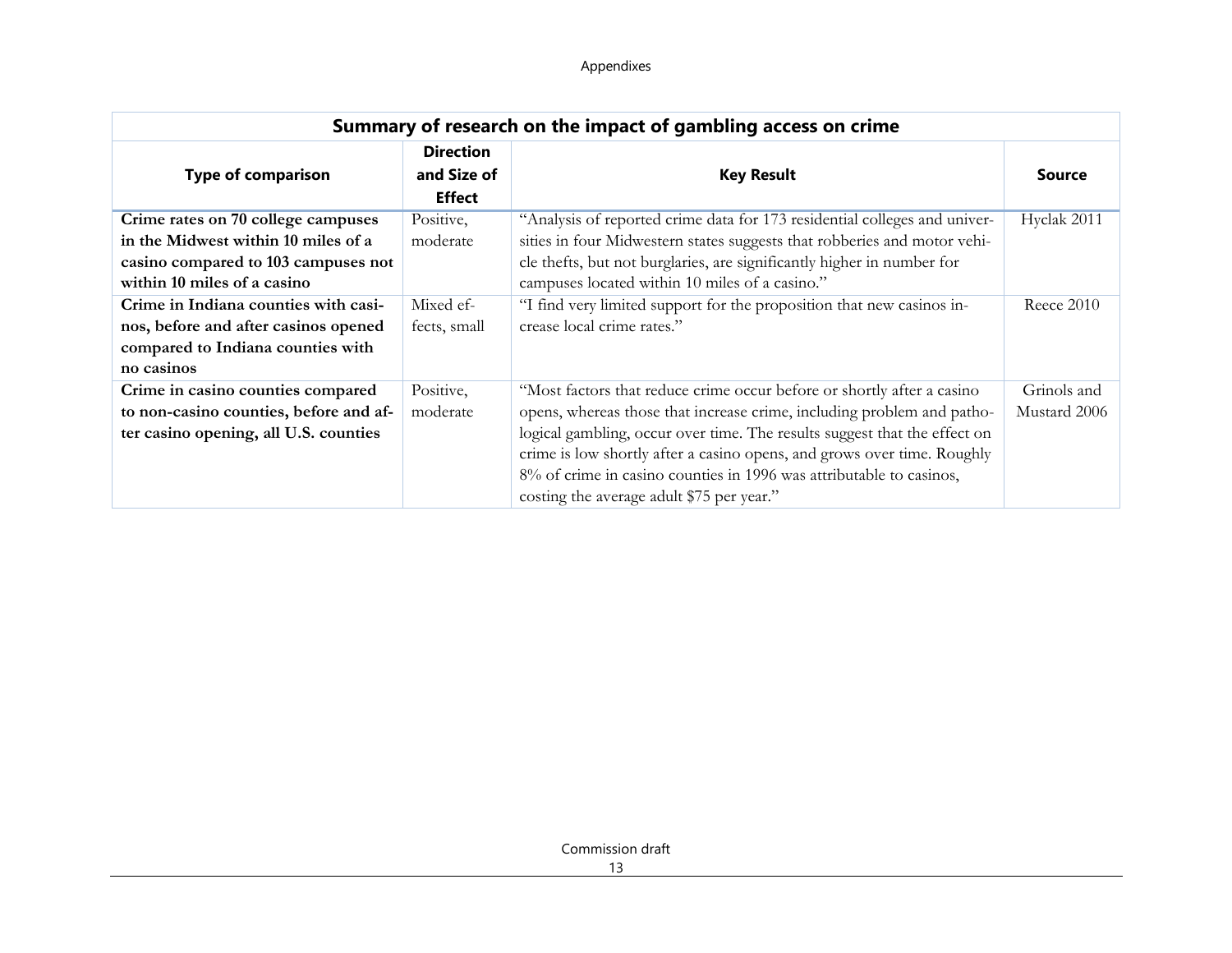#### **References, impacts on crime**

- Albanese, Jay S. forthcoming. "Casino Gambling Impacts on Crime and Public Safety: A review of 30 Years of Research." *International Journal of Criminal Justice Sciences.*
- Bottan, Nicolas Luis, Andrés Ham, and Ignacio Sarmiento-Barbieri. 2017. "Can't Stop the One-Armed Bandits: The Effects of Access to Gambling on Crime." (August 16, 2017). Available at SSRN: [https://ssrn.com/abstract=3020332.](https://ssrn.com/abstract=3020332)
- Bruce, Christopher W. 2018. "Assessing the Impact of Gambling on Public Safety in Massachusetts Cities and Towns: Analysis of Changes in Police Data after Two Years of Operation at Plainridge Park Casino." Amherst, MA: School of Public Health and Health Sciences, University of Massachusetts Amherst. Available at [https://www.umass.edu/seigma/sites/de](https://www.umass.edu/seigma/sites/default/files/2018%20SOCIOECONOMIC%20IMPACTS%202018-10-03.pdf)[fault/files/2018%20SOCIOECONOMIC%20IMPACTS%202018-10-03.pdf](https://www.umass.edu/seigma/sites/default/files/2018%20SOCIOECONOMIC%20IMPACTS%202018-10-03.pdf)
- Falls, G. A. and P.B. Thompson. 2014. "Casinos, casino size, and crime: A panel data analysis of Michigan counties." *The Quarterly Review of Economics and Finance* 54(1):123-132.
- Grinols, Earl L. and David B. Mustard. 2006. "Casinos, Crime, and Community Costs." The Review of Economics and Statistics 88(1): 28-45.
- Grinols, Earl L. and David B. Mustard. 2008. "Correctly Critiquing Casino-Crime Causality." *Econ Journal Watch* 5(1): 21-31.
- Humphreys, B. R., & B.P. Soebbing. 2014. "Access to legal gambling and the incidence of crime: Evidence from Alberta." *Growth and Change* 45(1): 98-120.
- Hyclak, Thomas 2011. "Casinos and campus crime." *Economics Letters* 112(1):31-33.
- Johnson, Lallen, & Jerry Ratcliffe. 2017. "A partial test of the impact of a casino on neighborhood crime." *Security Journal* 30(2): 437-453.
- Nichols, Mark, & Mehmet Tosun. 2017. "The impact of legalized casino gambling on crime." *Regional Science and Urban Economics* 66: 1-15.
- Reece, William. 2010. "Casinos, hotels, and crime." *Contemporary Economic Policy* 28(2):145-161.
- Walker, Douglas M. 2008. "Do Casinos Really Cause Crime?" *Econ Journal Watch* 5(1), January: 4-20.
- Wheeler, Sarah, David Round, and John Wilson. 2011. "The relationship between crime and electronic gaming expenditure: Evidence from Victoria Australia." *Journal of Quantitative Criminology*, 27: 315-338.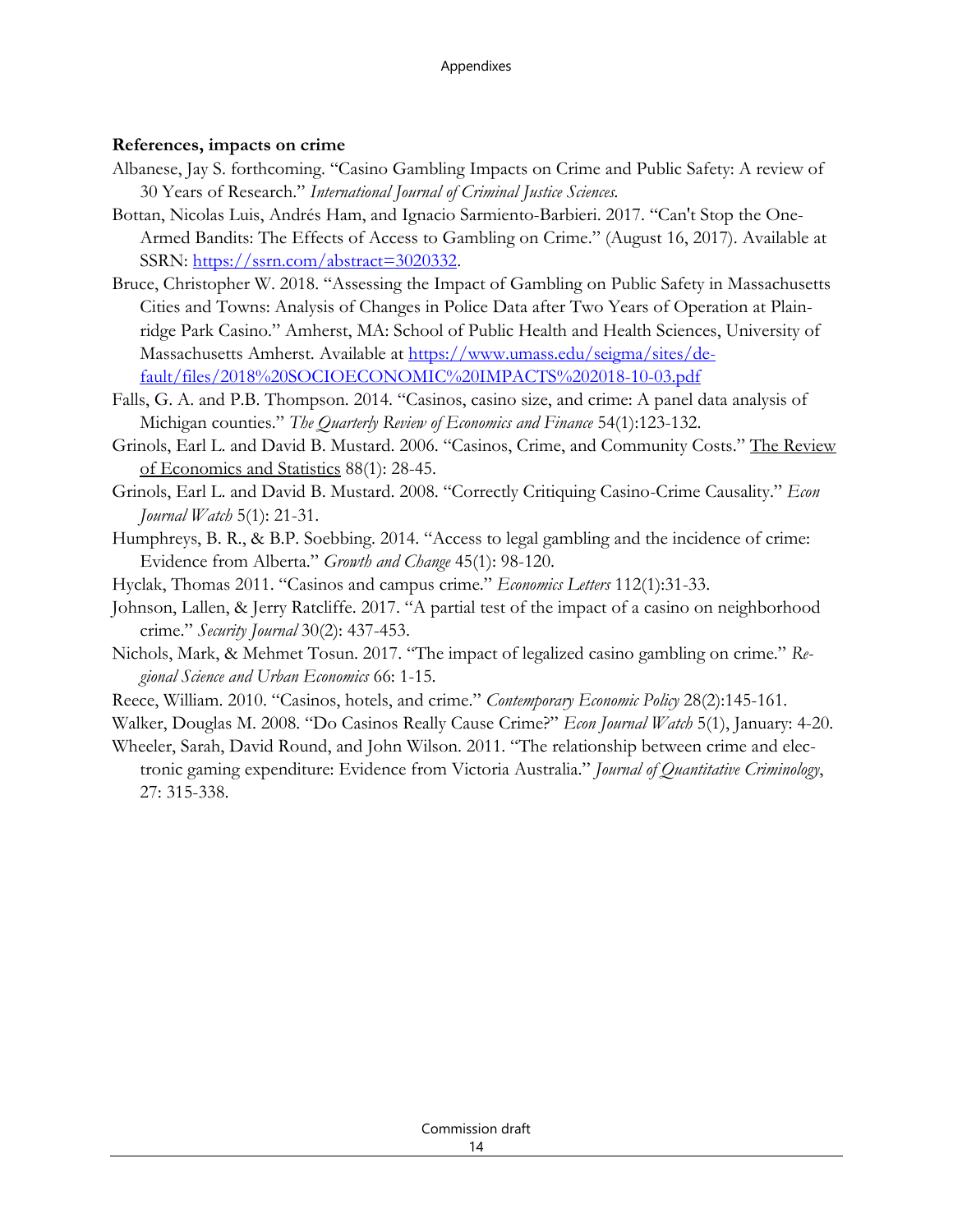|                                                   | Summary of research on the prevalence of problem gambling |                                                                |                                                                                                                                                                                                                                                                                                                                                                                                                                |                                             |  |
|---------------------------------------------------|-----------------------------------------------------------|----------------------------------------------------------------|--------------------------------------------------------------------------------------------------------------------------------------------------------------------------------------------------------------------------------------------------------------------------------------------------------------------------------------------------------------------------------------------------------------------------------|---------------------------------------------|--|
| Geographic area, time pe-<br>riod, and instrument | <b>Measure</b>                                            | <b>Estimate</b><br>of prob-<br>lem gam-<br>bling<br>prevalence | <b>Key Result</b>                                                                                                                                                                                                                                                                                                                                                                                                              | <b>Source</b>                               |  |
| Summary of 202 studies                            | Past-year prev-                                           | 2.3%                                                           | "Depending on the specific country and the survey year, the stand-                                                                                                                                                                                                                                                                                                                                                             | Williams et                                 |  |
| conducted worldwide, 1975-<br>2012                | alence                                                    |                                                                | ardized past year rate of problem gambling ranges from 0.5% to<br>7.6%, with the average rate across all countries being 2.3%."                                                                                                                                                                                                                                                                                                | al. 2012                                    |  |
| Maryland 2017, NODS                               | Past-year prev-<br>alence                                 | 1.9%                                                           | "The survey found 0.7% of adults over the age of 18 were problem<br>gamblers, and 1.2% were pathological gamblers. When combined,<br>the prevalence of disordered gambling (problem and pathological)<br>was 1.9%. This prevalence estimate was lower than the prevalence of<br>3.4% noted in 2010. However, we believe the 2017 prevalence is<br>likely an underestimate of true prevalence of DG [disordered gam-<br>bling]. | Tracy, et al.<br>2018                       |  |
| Ohio, 2016-2017, CPGI                             | Past-year prev-<br>alence                                 | 0.9%                                                           | 6.4% low risk gambler, 3.0% moderate risk, 0.9% problem gambler.<br>Combining these groups gives an at-risk population of 10.3%, close<br>to double the 5.7% at-risk rate in the 2012 baseline survey, prior to<br>the opening of the state's casinos and racinos.                                                                                                                                                             | Ohio for<br>Responsible<br>Gambling<br>2017 |  |
| Louisiana 2016, SOGS                              | Past-year prev-<br>alence                                 | 8.3%                                                           | "The 2016 statewide prevalence rate of potential problem gamblers<br>is estimated to be 5.4% [SOGs=3-4], while the statewide prevalence<br>rate of pathological gamblers is estimated at 2.9% [SOGs=5+]. Both<br>exceed the 2008 rates of 1.7% and 1.4% reported respectively."                                                                                                                                                | Biggar et al.<br>2017                       |  |
| Oregon 2015, PGSI, 26% re-                        | Past-year prev-                                           | $1.1\%$ to                                                     | The authors used a higher cut-off score to identify problem gambling                                                                                                                                                                                                                                                                                                                                                           | Moore and                                   |  |
| sponse rate                                       | alence                                                    | $2.6\%$ , de-<br>pending on<br>cutoff                          | than used in prior studies.                                                                                                                                                                                                                                                                                                                                                                                                    | Volberg<br>2016                             |  |
| Iowa 2015, PGSI, 27% re-                          | Past-year prev-                                           | 1.2%                                                           | "[T]he estimation of at-risk gamblers in 2015 is about 13%                                                                                                                                                                                                                                                                                                                                                                     | Park and                                    |  |
| sponse rate                                       | alence                                                    |                                                                | About one in four adult Iowans (23%) know a person whose gam-<br>bling may be causing problems for him/her. In addition, about one<br>in seven adult Iowans (15%) said that they have been negatively af-<br>fected by others' gambling behaviors."                                                                                                                                                                            | Losch 2016                                  |  |
| Commission draft                                  |                                                           |                                                                |                                                                                                                                                                                                                                                                                                                                                                                                                                |                                             |  |

15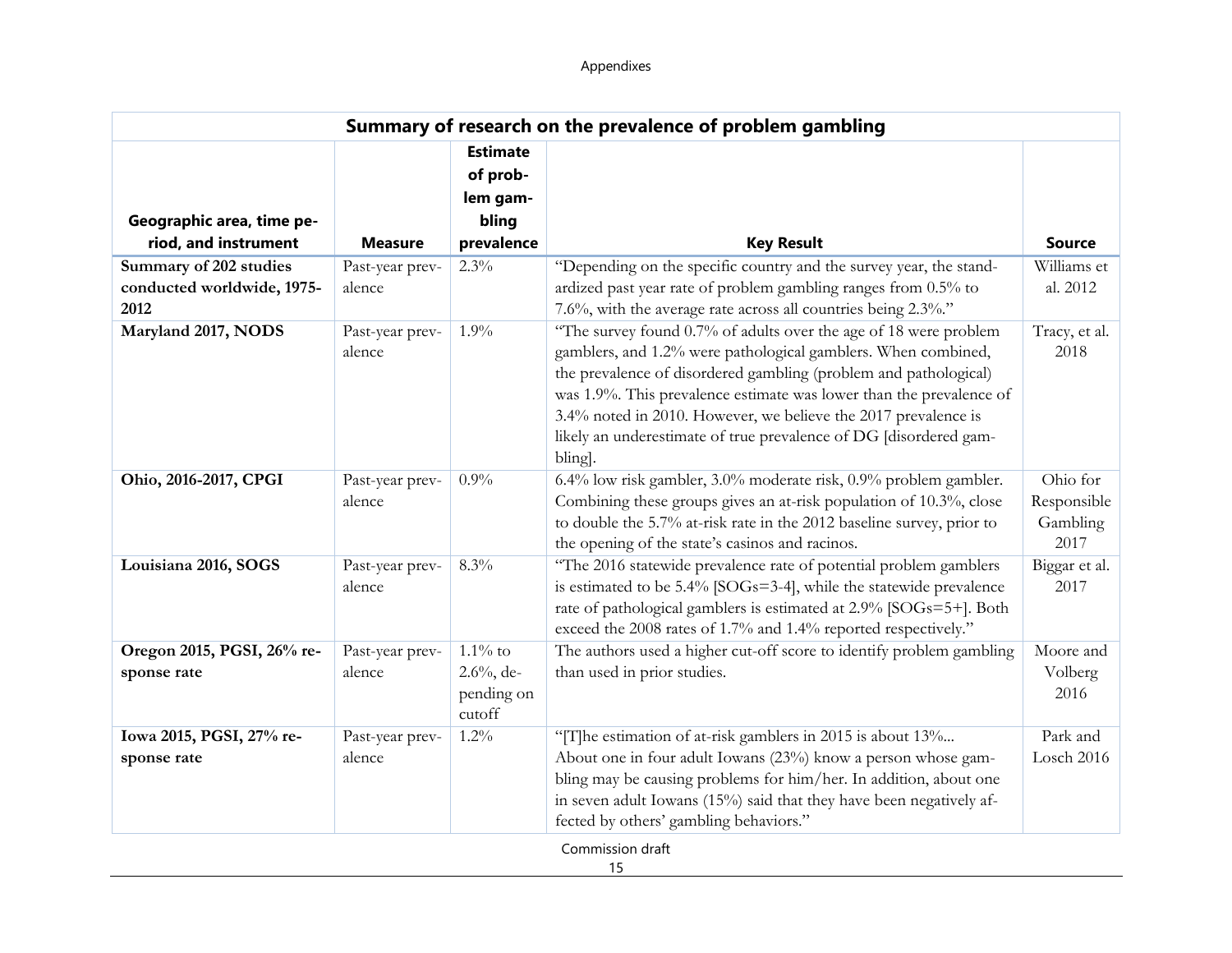|                                                                                 | Summary of research on the prevalence of problem gambling |                                                                |                                                                                                                                                                                                                                                                                                                                                                                          |                               |  |
|---------------------------------------------------------------------------------|-----------------------------------------------------------|----------------------------------------------------------------|------------------------------------------------------------------------------------------------------------------------------------------------------------------------------------------------------------------------------------------------------------------------------------------------------------------------------------------------------------------------------------------|-------------------------------|--|
| Geographic area, time pe-<br>riod, and instrument                               | <b>Measure</b>                                            | <b>Estimate</b><br>of prob-<br>lem gam-<br>bling<br>prevalence | <b>Key Result</b>                                                                                                                                                                                                                                                                                                                                                                        | <b>Source</b>                 |  |
| Massachusetts, 2013-2014,<br>PPGM, 37% response rate                            | Past-year prev-<br>alence                                 | $2.0\%$                                                        | "The current prevalence of problem gambling in Massachusetts is<br>2.0% of the adult population. An additional 8.4% of the population<br>are at-risk gamblers." The estimate is prior to the opening of casinos<br>in the state.                                                                                                                                                         | Volberg et<br>al. 2017        |  |
| U.S. nationwide, 2011-2013,<br>SOGS and DSM-IV, 58% re-<br>sponse rate          | Past-year prev-<br>alence                                 | 4.6%<br>(DSM-IV),<br>$5.0\%$<br>(SOGS)                         | Compared to a similar survey conducted in 2000, "rates of pathologi-<br>cal and problem gambling remained stable during the decade of the<br>2000s. This occurred even though there was a general expansion of<br>legal gambling and liberalization of gambling laws in the US during<br>this time."<br>The authors used a lower cutoff than most studies to define problem<br>gambling. | Welte et al.<br>2015          |  |
| North America, systematic<br>literature review; 3 studies,<br>2002, 2005, 20015 | Past-year prev-<br>alence                                 | $2\%$ to $5\%$                                                 | "[I]n North America the past-year problem gambling prevalence<br>rates ranged from 2% to 5%." [based on 3 studies]                                                                                                                                                                                                                                                                       | Calado &<br>Griffiths<br>2016 |  |
| Great Britain, 2016, PGSI                                                       | Past-year prev-<br>alence                                 | $1.6\%$                                                        | "Overall, 2.4% of adults were classified as low risk gamblers (a PGSI<br>score of 1 or 2) and a further 1.1% as moderate risk gamblers (a<br>PGSI score of 3 to 7)[P]roblem gambling prevalence was 0.5%"                                                                                                                                                                                | Conolly et<br>al. 2018        |  |
| Canada (4 provinces), 2013-<br>14, PGSI, 87% response rate                      | Past-year prev-<br>alence                                 | 0.82%                                                          | "Increased exposure to casinos is found to be related to increases in<br>both participation and problem gambling risk, despite the observa-<br>tion that all four provinces recently experienced casino expansion<br>and population-wide declines in problem gambling prevalence rates."                                                                                                 | Philander<br>2019             |  |
| New Zealand, 2012, longitu-<br>dinal, 64% response rate,<br><b>SOGS</b>         | Lifetime prev-<br>alence                                  | 4.5%                                                           | "In 2012, it was estimated that there were 2.1% lifetime probable<br>pathological and 2.4% problem gamblers."                                                                                                                                                                                                                                                                            | Abbott<br>2017                |  |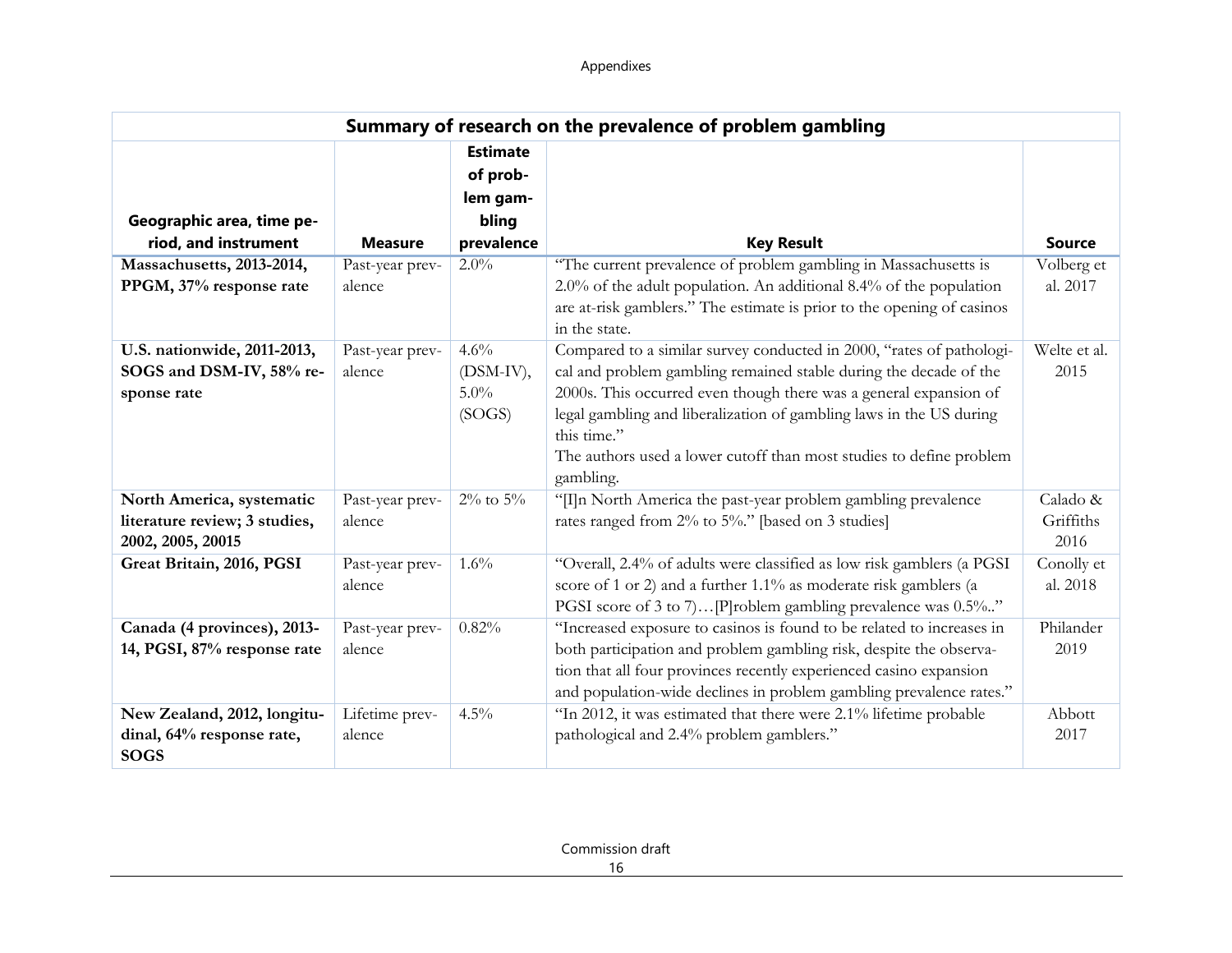| Summary of research on the prevalence of problem gambling                                                |                           |                                                                |                                                                                                                                                                                                                                                                                                                                                                                                                                                                                                                                                                  |                        |  |
|----------------------------------------------------------------------------------------------------------|---------------------------|----------------------------------------------------------------|------------------------------------------------------------------------------------------------------------------------------------------------------------------------------------------------------------------------------------------------------------------------------------------------------------------------------------------------------------------------------------------------------------------------------------------------------------------------------------------------------------------------------------------------------------------|------------------------|--|
| Geographic area, time pe-<br>riod, and instrument                                                        | <b>Measure</b>            | <b>Estimate</b><br>of prob-<br>lem gam-<br>bling<br>prevalence | <b>Key Result</b>                                                                                                                                                                                                                                                                                                                                                                                                                                                                                                                                                | <b>Source</b>          |  |
| Finland, 2011-2012, PGSI,<br>40% response rate                                                           | Past-year prev-<br>alence | $1.2\%$                                                        | During the previous year, 13% of respondents experienced at least<br>one gambling-related harm. The four commonest harms were 'chas-<br>ing losses' (8.6%), 'escalating gambling to maintain excitement'<br>$(3.1\%)$ , 'betting more than could afford to lose' $(2.8\%)$ , and 'feeling<br>guilty' $(2.6\%)$ .                                                                                                                                                                                                                                                 | Raisamo et<br>al. 2015 |  |
| Sweden, longitudinal, 2009-<br>2010, 55% response rate,<br>PGSI & SOGS                                   | Past-year prev-<br>alence | $2.2\%$                                                        | "The SOGS current prevalence rate for pathological (0.9%) and<br>problem gamblers (1.3%) was 2.1% of adults. The current rates for<br>the PGSI instrument were similar to SOGS for problem gamblers<br>and moderate risk combined (2.2%). The SOGS lifetime prevalence<br>rates were about double the current rates."<br>"[S]ubstantially more people experience gambling-related problems<br>than is evident during a particular 12-month period, and that 'life-<br>time' measures assess this only partially. Problem gamblers are also<br>prone to relapse." | Abbott et<br>al. 2018  |  |
| Europe, summary of 28<br>prevalence studies in 14<br>countries 1997-2010, 55% av-<br>erage response rate | Past-year prev-<br>alence | $1.6\%$ aver-<br>age                                           | The authors found little evidence of an association between gam-<br>bling policies and prevalence rates, with one exception: restrictions<br>on advertising for online gambling were associated with lower preva-<br>lence rates.                                                                                                                                                                                                                                                                                                                                | Planzer et<br>al. 2014 |  |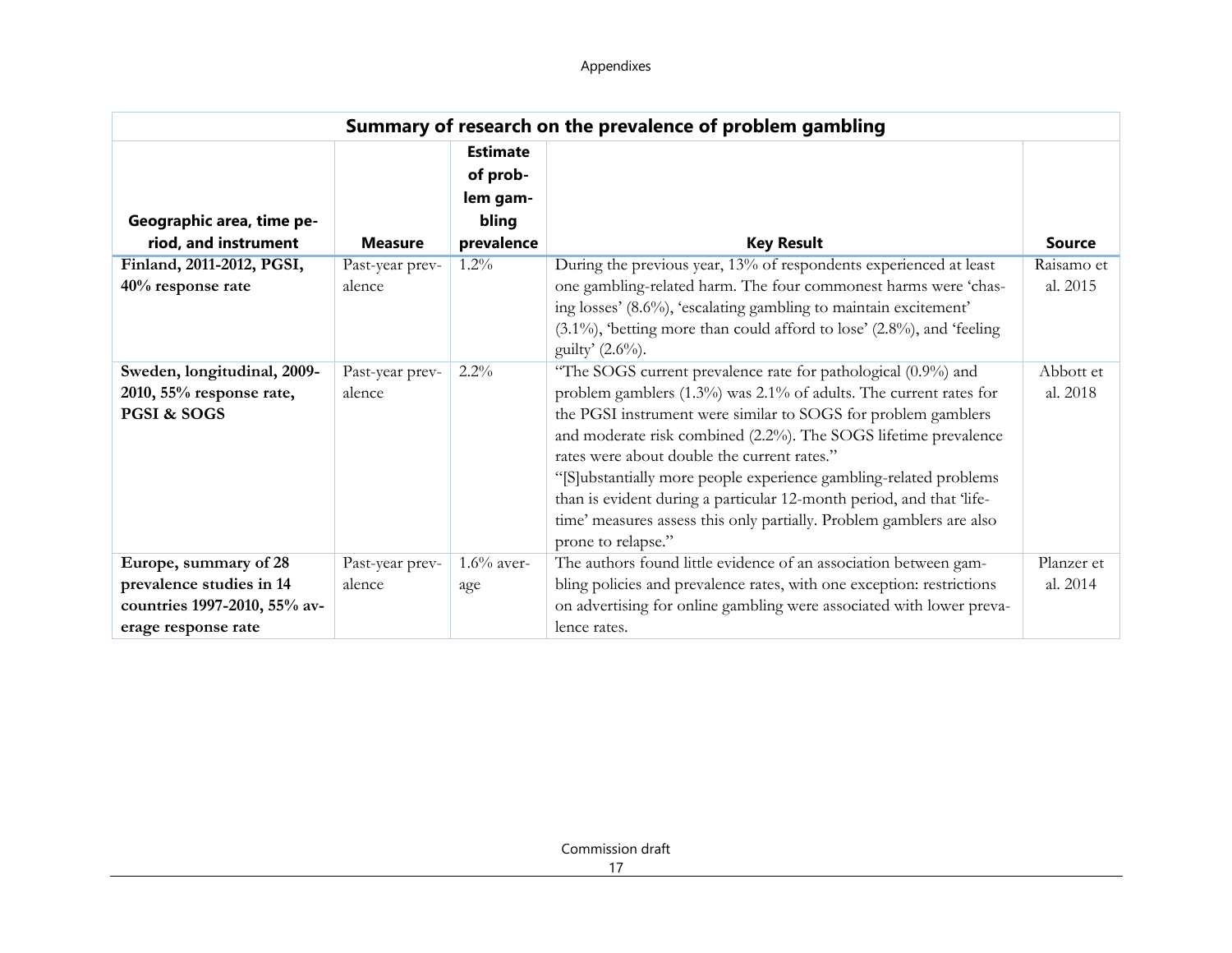## **References on prevalence of problem gambling**

- Abbott, Max, Ulla Romild, & Rachel Volberg. 2018. "The prevalence, incidence, and gender and age specific incidence of problem gambling: Results of the Swedish Longitudinal Study (Swelogs)." *Addiction* 113(4), 699-707.
- Abbott, Max. 2017. "Gambling and gambling harm in New Zealand: A 28-year case study." *International Journal of Mental Health and Addiction* 15:1221–1241.
- Biggar, R., Jr., Esters, I., Dick, S. J., Chen, J., Burstein, K., Bergeron, M., Cooper, R., & Zeanah, P. 2017. *The Impact of Gambling in Louisiana (Tech.)*. Lafayette, LA: University of Louisiana at Lafayette. [www.picardcenter.louisiana.edu](http://www.picardcenter.louisiana.edu/)
- Calado, F., & Griffiths, M. D. 2016. "Problem gambling worldwide: An update and systematic review of empirical research (2000–2015)." *Journal of Behavioral Addictions* 5(4), 592-613.
- Conolly, Anne, Byron Davies, Elizabeth Fuller, Nikki Heinze, Heather Wardle. 2018. *Gambling Behavior in Great Britain in 2016: Evidence from England, Scotland, and Wales*. London: NatCen Social Research.
- Moore, T. L., Volberg, R. A. 2016. *Oregon adult gambling behavior 2016: preliminary report.* Wilsonville, OR: Oregon Council on Problem Gambling.
- Ohio for Responsible Gaming. 2017. *Report on Problem Gambling Services SFY 2017-18.* Available at https://casinocontrol.ohio.gov/Portals/0/VEP/Oct2017%20Problem%20Gambling%20Annual%20Update%20and%20Survey%20Highlights.pdf
- Park, K. & Losch, M. 2016. *Gambling Attitudes and Behaviors: A 2015 Survey of Adult Iowans. Prevalence of Gambling.* Cedar Falls, IA: Center for Social and Behavioral Research, University of Northern Iowa.
- Petry Nancy, Stinson FS, Grant BF. 2005. "Comorbidity of DSM-IV pathological gambling and other psychiatric disorders: results from the National Epidemiologic Survey on Alcohol and Related Conditions." *Journal of Clinical Psychiatry* 66(5) 564-574. PMID: 15889941.
- Philander, Kahlil. 2019. "Regional impacts of casino availability on gambling problems: Evidence from the Canadian Community Health Survey." *Tourism Management* 71(April), 173-178.
- Planzer, S., Gray, H. M., & Shaffer, H. J. 2014. "Associations between national gambling policies and disordered gambling prevalence rates within Europe." *International Journal of Law and Psychiatry* 37(2), 217-229.
- Raisamo, S. U., Mäkelä, P., Salonen, A. H., & Lintonen, T. P. 2015. "The extent and distribution of gambling harm in Finland as assessed by the Problem Gambling Severity Index." *The European Journal of Public Health* 25(4), 716-722.
- Tracy, J. Kathleen, Louise Maranda, and Christina Scheele. 2018. *Statewide Gambling Prevalence in Maryland: 2017.* University of Maryland, Baltimore: Maryland Center of Excellence on Problem Gambling.
- Volberg, Rachel, Rob Williams, Stanek, E.J., Houpt, K.A., Zorn, M., Rodriguez-Monguio, R. 2017. *Gambling and Problem Gambling in Massachusetts: Results of a Baseline Population Survey.* Amherst, MA: School of Public Health and Health Sciences, University of Massachusetts Amherst.
- Welte, J. W., Barnes, G. M., Tidwell, M., Hoffman, J. H., & Wieczorek, W. F. 2015. "Gambling and problem gambling in the United States: Changes between 1999 and 2013." *Journal of Gambling Studies* 31, 695–715.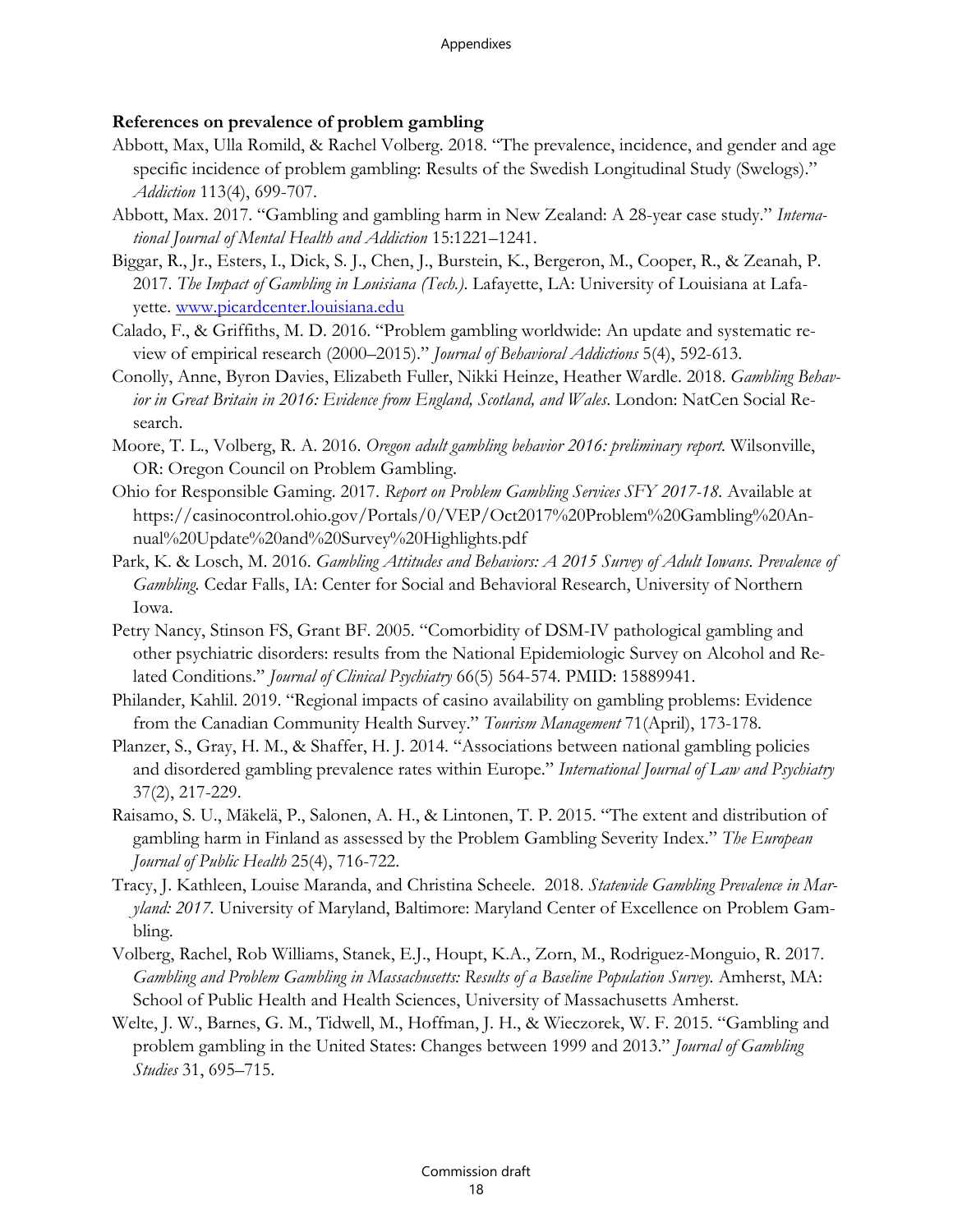Williams, Rob, Rachel Volberg, and Stevens, R.M.G. 2012. *Population Prevalence of Problem Gambling: Methodological Influences, Standardized Rates, Jurisdictional Differences, and Worldwide Trends.* Report prepared for the Ontario Ministry of Health and Long-Term Care and the Ontario Problem Gambling Research Centre.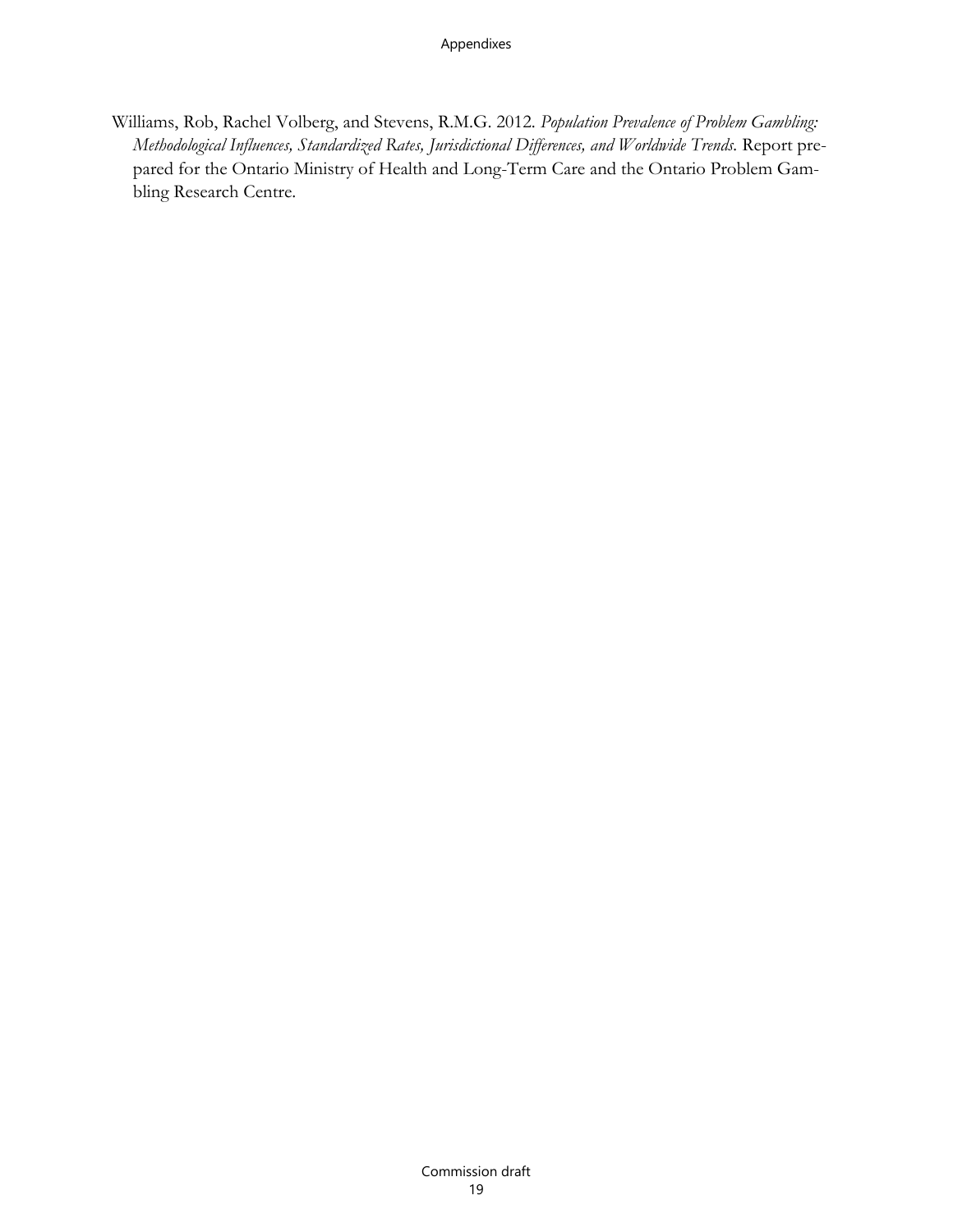## *All references on the impacts of problem gambling*

- Abbott, Max, M. Bellringer, & N. Garrett, N. 2018. *New Zealand National Gambling Study: Wave 4 (2015*). Report number 6. Auckland: Auckland University of Technology, Gambling and Addictions Research Centre.
- Abbott, Max W., Ulla U. Romild, and Rachel A Volberg. 2014. "Gambling and Problem Gambling in Sweden: Changes Between 1998 and 2009." *Journal of Gambling Studies* 30(4), 985-999.
- Abbott, Max W., Ulla Romild, & Rachel Volberg. 2017. "The prevalence, incidence, and gender and age specific incidence of problem gambling: Results of the Swedish Longitudinal Study (Swelogs)." *Addiction* 113(4): 699-707.
- Abbott, Max. 2017. "The epidemiology and impact of gambling disorder and other gambling related harm." Discussion paper for the 2017 WHO Forum on Alcohol, Drugs and Addictive Behaviours, WHO Headquarters, Geneva, 26-28 June 2017.
- Abbott, Max. 2017. "Gambling and gambling harm in New Zealand: A 28-year case study." *International Journal of Mental Health and Addiction* 15(6): 1221-1241.
- Adolphe, A., L. Khatib, C. van Golde, Sally Gainsbury, & Alex Blaszczynski. 2018. "Crime and gambling disorders: A systematic review." *Journal of Gambling Studies* 35(2): 395-414.
- Afifi, T. O., D. LaPlante, D. Taillieu, & Howard Shaffer. 2014. "Gambling involvement: Considering frequency of play and the moderating effects of gender and age." *International Journal of Mental Health and Addiction* 12: 238-294.
- Albanese, Jay S. forthcoming. "Casino Gambling Impacts on Crime and Public Safety: A review of 30 Years of Research." *International Journal of Criminal Justice Sciences.*
- Albanese, Jay S. 2017. "Creating Legal Versus Illegal Gambling Businesses: How Proper Government Regulation Makes a Difference." Chapter in *Dual Markets*, edited by Ernesto Savona, Mark Kleiman, and Francesco Calderoni, 305-320. Springer International Publishing.
- Anielski, M. & A. Braaten. 2008. *The Socio-Economic Impact of Gambling (SEIG) Framework: An Assessment Framework for Canada: In Search of the Gold Standard.* Anielski Management. Edmonton, Alberta. February 2008.
- Arterberry, B. J., M. Martens, & S. Takamatsu. 2015. "Development and validation of the gambling problems scale." *Journal of Gambling Issues* 30: 124-139.
- Arthur, J. N., R. Williams, & Y. Belanger. 2014. "The relationship between legal gambling and crime in Alberta." *Canadian Journal of Criminology & Criminal Justice* 56(1): 49–84.
- Barron, J., M. Staten, S. Wilshusen. 2002. "The impact of casino gambling on personal bankruptcy filing rates." *Contemporary Economic Policy* 20: 440–455.
- Basham, Patrick and Karen White. 2002. "Gambling with Our Future? The Costs and Benefits of Legalized Gambling" Vancouver: The Fraser Institute.
- Bischof, Anja, C. Meyer, G. Bischof, U. John, F.M. Wurst, N. Thon, M. Lucht, H.J. Grabe, and H.J. Rumpf. 2016. "Type of gambling as an independent risk factor for suicidal events in pathological gamblers." *Psychology of Addictive Behaviors* 30(2): 263-269.
- Black, Donald W., William Coryell, Raymond Crowe, Brett McCormick, Martha Shaw, and Jeff Allen. 2015. "Suicide Ideations, Suicide Attempts, and Completed Suicide in Persons with Pathological Gambling and their First-Degree Relatives." *Suicide and Life Threatening Behavior*. 45(6): 700– 709.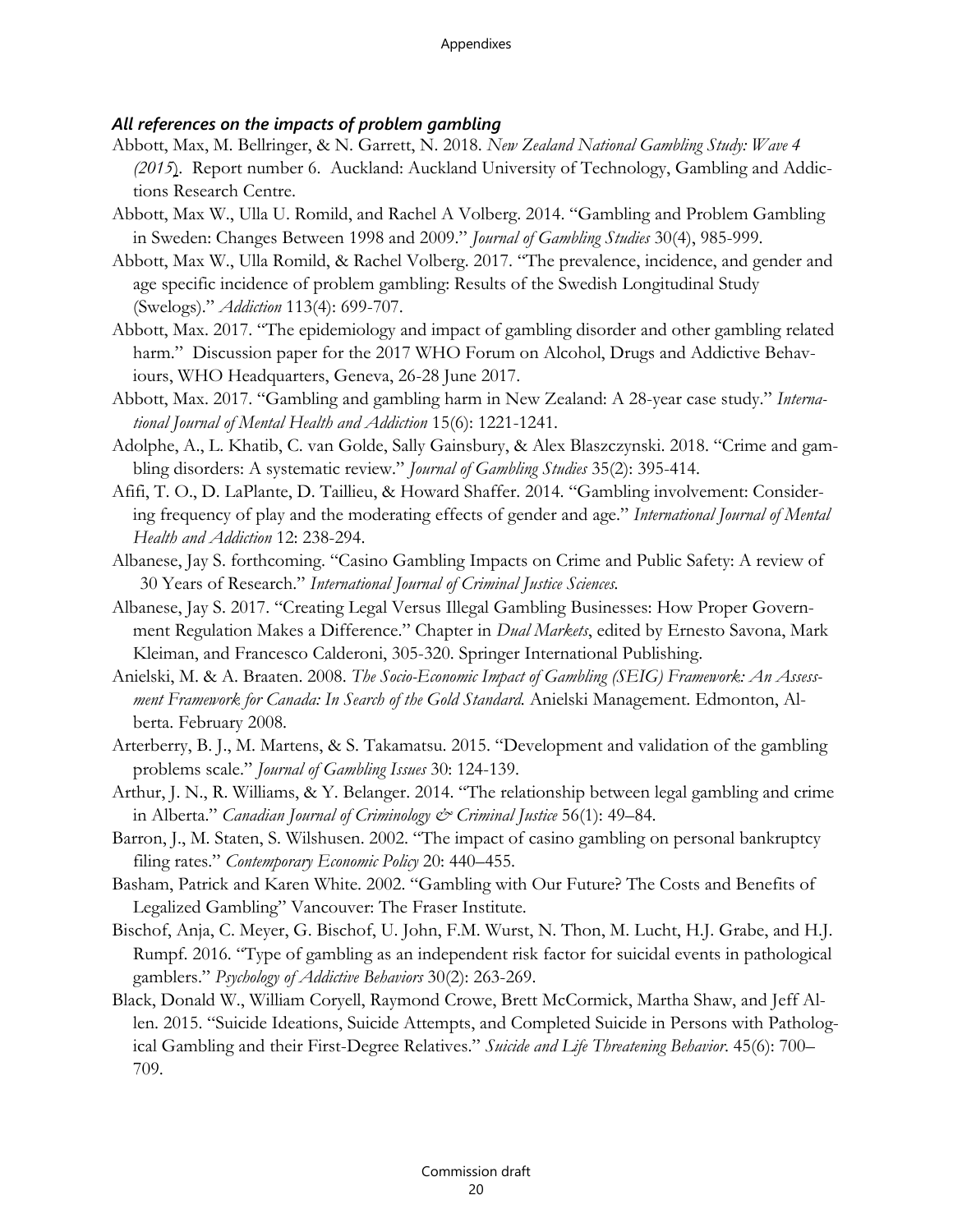- Black, Donald W., Brett McCormick, Mary E. Losch, Martha Shaw, Gene Lutz and Jeff Allen. 2012. "Prevalence of problem gambling in Iowa: Revisiting Shaffer's adaptation hypothesis." *Annals of Clinical Psychiatry* 24(4), 279-284.
- Black, D. W., M. Shaw, B. McCormick, & J. Allen. 2012. "Marital status, childhood maltreatment, and family dysfunction: A controlled study of pathological gambling." *The Journal of Clinical Psychiatry* 73, 1293–1297.
- Blackman, A., M. Browne, M. Rockloff, N. Hing, and A. Russell. 2019. "Contrasting Effects of Gambling Consumption and Gambling Problems on Subjective Wellbeing." *Journal of Gambling Studies* 35(3): 773-792.
- Blaszczynski, Alex. 2015. *Gambling Harm Minimisation Report*. Commissioned by NSW Government Department of Trade & Investment, Office of Liquor, Gambling, and Racing.
- Blaszczynski, Alex. 2013. "A critical examination of the link between gaming machines and gambling-related harm." *Journal of Gambling business and Economics* 7(3): 55-76.
- Boardman, Barry, and John J Perry. 2007. "Access to gambling and declaring personal bankruptcy." *The Journal of Socio-Economics* 36(5):789–801.
- Bondolfi, G., F. Jermann, F. Ferrero, D. Zullino, and C.H. Osiek. 2008. "Prevalence of pathological gambling in Switzerland after the opening of casinos and the introduction of new preventive legislation." *Acta Psychiatrica Scandinavica* 117(3): 236-239.
- Bottan, N. L., A. Ham, & Ignacio Sarmiento-Barbieri. 2017. "Can't Stop the One-Armed Bandits: The Effects of Access to Gambling on Crime." Unpublished working paper, Department of Economics, University of Illinois. August.
- Browne Matthew, Maria Bellringer, Nancy Greer, Komathi Kolandai-Matchett, Vijay Rawat, Erika Langham, Matthew Rockloff, Katie Palmer Du Preez, and Max Abbott. 2017. *Measuring the Burden of Gambling Harm in New Zealand*. Central Queensland University and Auckland University of Technology.
- Browne, Matthew; Vijay Rawat; Nancy Greer; Erika Langham; Matthew Rockloff; Christine Hanley. 2017. "What is the harm? Applying a public health methodology to measure the impact of gambling problems and harm on quality of life." *Journal of Gambling Issues* 36: 28-50.
- Browne, Matthew; Nancy Greer; Vijay Rawat; Matthew Rockloff. 2017. "A population-level metric for gambling-related harm." *International Gambling Studies* 17(2).
- Browne, Matthew, Erika Langham, Vijay Rawat, Nancy Greer, En Li, Judy Rose, Matthew Rockloff, Phillip Donaldson, Hannah Thorne, Belinda Goodwin, Gabrielle Bryden, and Talitha Best. 2016. *Assessing gambling-related harm in Victoria: a public health perspective*. Victorian Responsible Gambling Foundation, Melbourne.
- Bruce, Christopher. 2018. "Assessing the Impact of Gambling on Public Safety in Massachusetts Cities and Towns: Analysis of Changes in Police Data after Two Years of Operation at Plainridge Park Casino." Prepared for the Massachusetts Gaming Commission.
- Caillon, J., M. Grall-Bronnec, B. Perrot, J. Leboucher, Y. Donnio, L. Romo, and G. Challet-Bouju. 2019. "Effectiveness of At-Risk Gamblers' Temporary Self-Exclusion from Internet Gambling Sites". *Journal of Gambling Studies* 35(2): 601-615.
- Calado, F., & M.D. Griffiths. 2016. "Problem gambling worldwide: An update and systematic review of empirical research (2000–2015)." *Journal of Behavioral Addictions* 5(4), 592-613.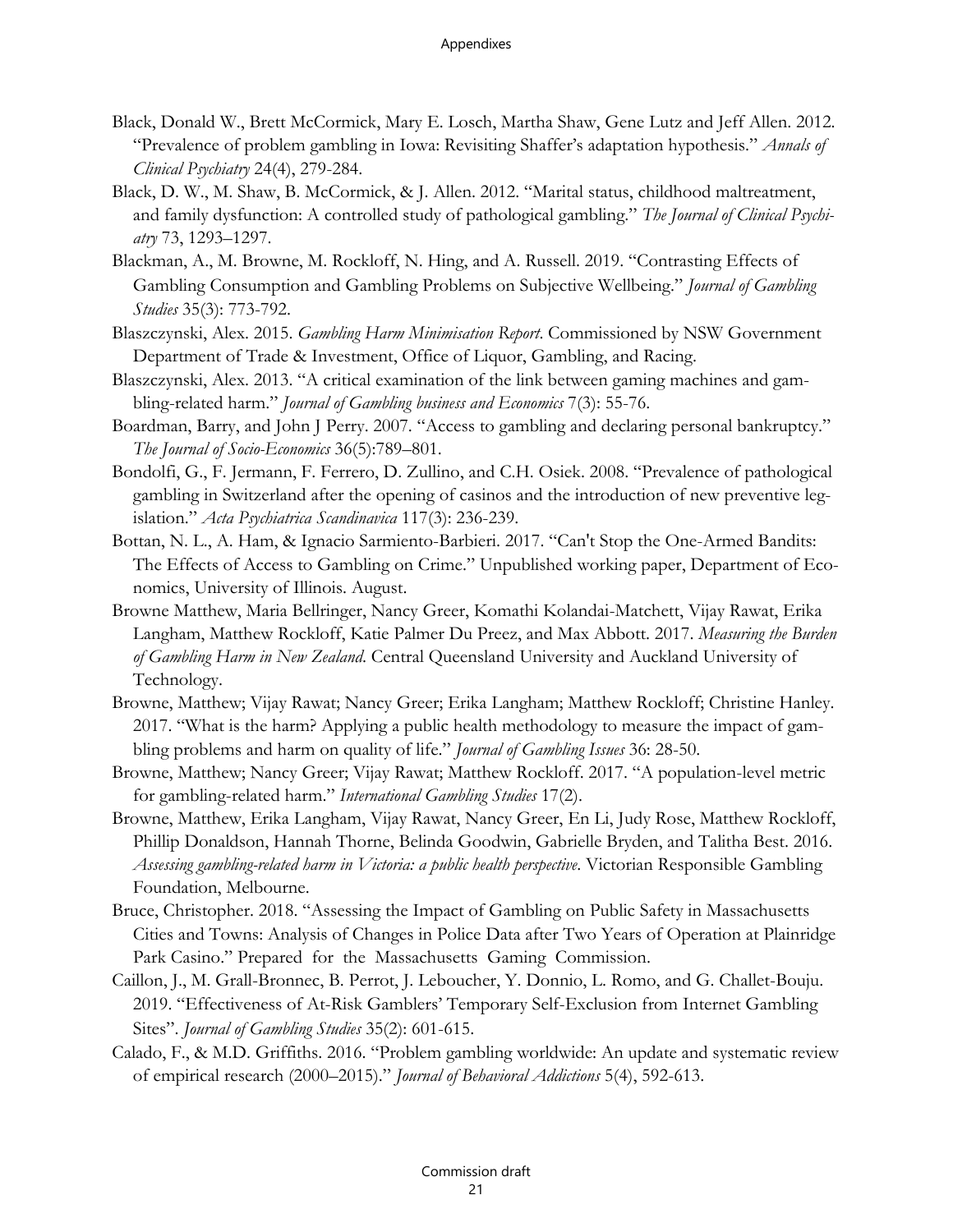- Canale, Natale, Alessio Vieno, and Mark Griffiths. 2016. "The Extent and Distribution of Gambling-Related Harms and the Prevention Paradox in a British Population Survey." *Journal of Behavioral Addications* 5(2): 204-212.
- Chhabra, Deepak. 2007. "Estimating Benefits and Costs of Casino Gambling in Iowa, United States." *Journal of Travel Research* 46:2.
- Collins, David and Helen Lapsley. 2003. "The Social Costs and Benefits of Gambling: An Introduction to the Economic Issues." *Journal of Gambling Studies* 19(2), 123-48.
- Conolly, Anne, Byron Davies, Elizabeth Fuller, Nikki Heinze, Heather Wardle. 2018. *Gambling Behavior in Great Britain in 2016: Evidence from England, Scotland, and Wales*. London: National Center for Social Research.
- Cotti, Chad D., Douglas M. Walker. 2010 "The impact of casinos on fatal alcohol-related traffic accidents in the United States." *Journal of Health Economics* 29, 788–796.
- Cowlishaw Sean, Lone Gale, Alison Gregory, Jim McCambridge, David Kessler. 2017. "Gambling problems among patients in primary care: a cross-sectional study of general practices." *British Journal of General Practice* 67(657), 274-279.
- Cowlishaw, Sean, Aino Suomi , and Bryan Rodgers. 2016. "Implications of gambling problems for family and interpersonal adjustment: results from the Quinte Longitudinal Study." *Addiction* 111(9), 1628-1636.
- Currie, S. R., D.C. Hodgins, J. Wang, N. el-Guebaly, H. Wynne, & S. Chen. 2006. "Risk of harm among gamblers in the general population as a function of level of participation in gambling activities." *Addiction* 101(4), 570-580.
- Currie, S. R., D. Hodgins, J. Wang, N. el-Guebaly, H. Wynne, & N. Miller. 2008. "Replication of low-risk gambling limits using Canadian provincial gambling prevalence data." *Journal of Gambling Studies* 24(3), 321-335.
- Daraban, B. & Thies 2011. "Estimating the effects of casinos and lotteries on bankruptcy: A panel data set approach." *Journal of Gambling Studies* 27(1), 145-154.
- De La Viña, Lynda and David Bernstein. 2002. "The Impact of Gambling on Personal Bankruptcy Rates." *Journal of Socio-Economics* 31(5): 503-9.
- Dowling, N., Suomi, A., Jackson, A., Lavis, T., Patford, J., Cockman, S., Thomas, S., Bellringer, M., Koziol-McLain, J., Battersby, M., Harvey, P., & Abbott, M. 2014. "Problem gambling and intimate partner violence: A systematic review and meta-analysis." *Trauma, Violence and Abuse* 17, 43- 61.
- el-Guebaly, N., Casey, D. M., Currie, S., Hodgins, D. C., Schopflocher, D., Smith, G. J., & Williams, R. J. 2015. *The Leisure, Lifestyle, and Lifecycle Project (LLLP): A longitudinal study of gambling in Alberta*. Retrieved from: [http://dspace.ucalgary.ca/bitstream/1880/50377/1/LLLP\\_Final\\_Re](http://dspace.ucalgary.ca/bitstream/1880/50377/1/LLLP_Final_Report_Feb21_2015_V4.pdf)[port\\_Feb21\\_2015\\_V4.pdf](http://dspace.ucalgary.ca/bitstream/1880/50377/1/LLLP_Final_Report_Feb21_2015_V4.pdf)
- Esters, Irv, Raymond Biggar, John Lacour and Maria Reyes. 2008. "*2008 Louisiana Study on Problem Gambling*." Lafayette, LA: Cecil J. Picard Center for Child Development, University of Louisiana at Lafayette.
- Evans,W., and J. Topoleski, 2002. "The social and economic impact of Native American casinos." NBER Working Paper Series Number 9198.
- Farrell, Lisa. 2018. "Understanding the Relationship Between Subjective Wellbeing and Gambling Behavior." *Journal of Gambling Studies* 34(1), 55-71.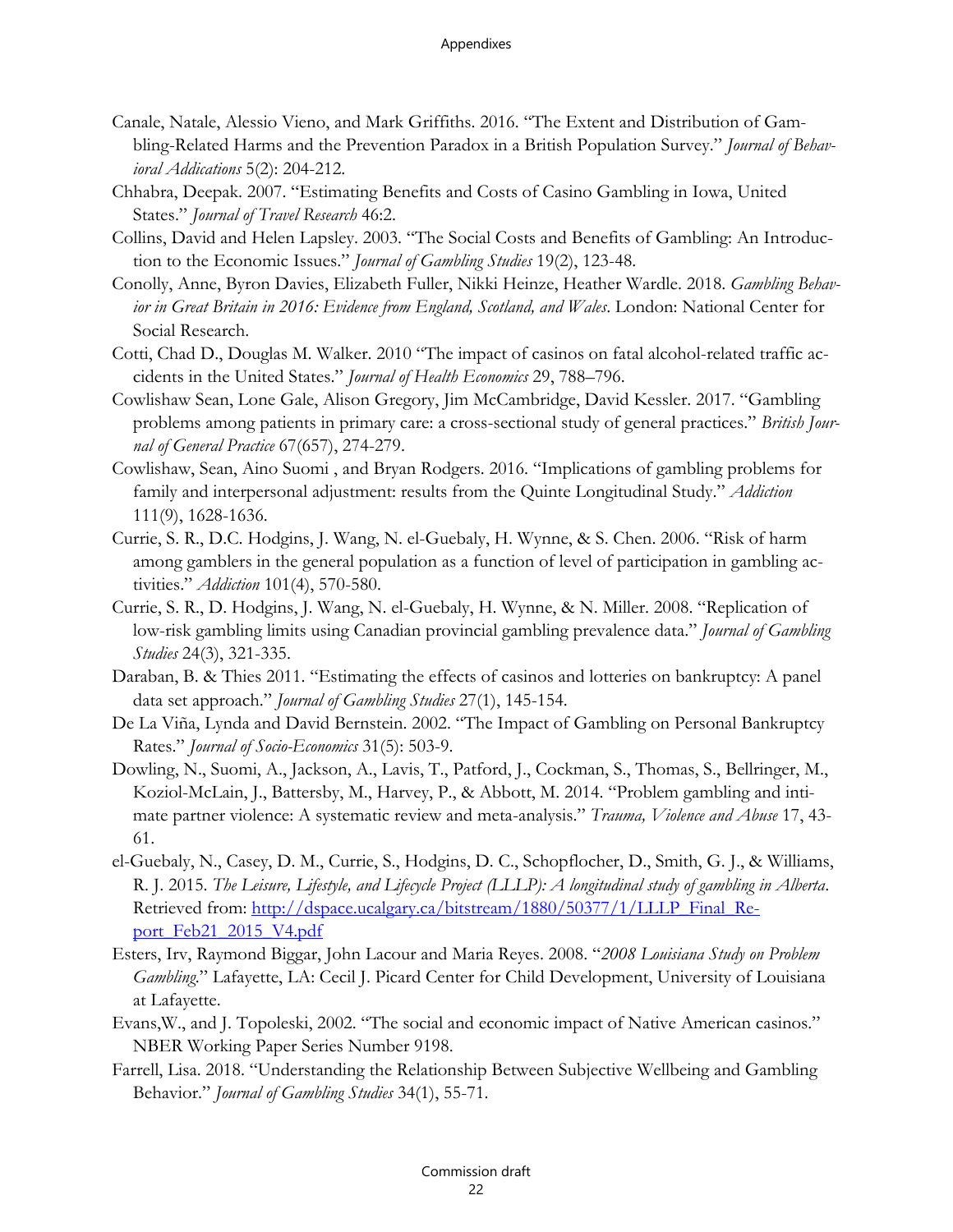- Fiedler, Ingo. 2015. "A Behavioral and Health Economic Analysis of Gaming." Powerpoint presentation, University of Hamburg Institute of Law & Economics, Division on Gambling.
- Forrest, David. 2013. "An Economic and Social Review of Gambling in Great Britain." *The Journal of Gambling Business and Economics* 7(3), 1-33.
- Fortune, E.E., MacKillop, J., Miller, J.D., Campbell, W.K., Clifton, A.D., & Goodie, A.S. 2013. "Social density of gambling and its association with gambling problems: An initial investigation." *Journal of Gambling Studies* 29(2), 329-342.
- Gainsbury, Sally. 2015. "Online Gambling Addiction: the Relationship Between Internet Gambling and Disordered Gambling." *Current Addiction Reports* 2(2), 185-193.
- Garrett, Thomas A. and Mark W. Nichols. 2008. "Do Casinos Export Bankruptcy?" *The Journal of Socio-Economics* 37(4), 1481-94.
- Goodman, Robert. 1994. "Findings of Recent Studies of the Effects of Gambling." In *Casino Development: How Would Casinos Affect New England's Economy*?, edited by Robert Tannenwald, 115-19. Federal Reserve Bank of Boston.
- Goss, Ernie, Edward A. Morse, and John Deskins. 2009. "Have Casinos Contributed to Rising Bankruptcy Rates?" *International Advances in Economic Research* 15(4), 456-69.
- Govoni, Richard, G. Ron Frisch, Nicholas Rupcich and Heather Getty. 1998. "First Year Impacts of Casino Gambling in a Community." *Journal of Gambling Studies* 14(4), 347-358.
- Gray, H. M., G.K. Jonsson, D.A. LaPlante, D. A., & H.J. Shaffer. 2015. "Expanding the Study of Internet Gambling Behavior: Trends Within the Icelandic Lottery and Sportsbetting Platform. *Journal of Gambling Studies* 31(2), 483-499.
- Grinols, Earl L. and David B. Mustard. 2006. "Casinos, Crime, and Community Costs." *The Review of Economics and Statistics* 88(1), 28-45.
- Grinols, Earl L. 2004. *Gambling in America: Costs and Benefits*. New York: Cambridge University Press.
- Grote, Kent R. and Victor A. Matheson. 2014. "The Impact of State Lotteries and Casinos on State Bankruptcy Filings." *Growth and Change* 45(1), 121–35.
- Grun, Lucia, and Paul McKeigue. 2000. "Prevalence of Excessive Gambling Before and After Introduction of a National Lottery in the United Kingdom: Another Example of the Single Distribution Theory." *Addiction* 95(6), 959-966.
- Health Services Policy Research Group. 2002. "*The Costs and Consequences of Gambling in the State of Delaware*." Newark, DE: University of Delaware, School of Urban Affairs and Public Policy.
- Hsu, C.H. 2014. *Legalized Casino Gaming in the United States: The Economic and Social Impact*. New York: Routledge.
- Humphreys, Brad, John Nyman, and Jane Ruseski. 2016. "The Effect of Recreational Gambling on Regional Health Outcomes: Evidence from Canadian Provinces." Working paper no. 16-28., West Virginia University Department of Economics.
- Humphreys, B. R., & B.P. Soebbing. 2014. "Access to Legal Gambling and the Incidence of Crime: Evidence from Alberta." *Growth and Change* 45(1), 98-120.
- Jacques, Charles, and Robert Ladouceur. 2006. "A Prospective Study of the Impact of the Opening of a Casino on Gambling Behaviors: Two- and Four-Year Follow-Ups." *Canadian Journal of Psychiatry* 51(12), 764-773.
- Jason, Donald R., Mark L. Taff and Lauren R. Boglioli. 1990. "Casino-Related Deaths in Atlantic City, New Jersey 1982-1986." *The American Journal of Forensic Medicine and Pathology* 11(2), 112-123.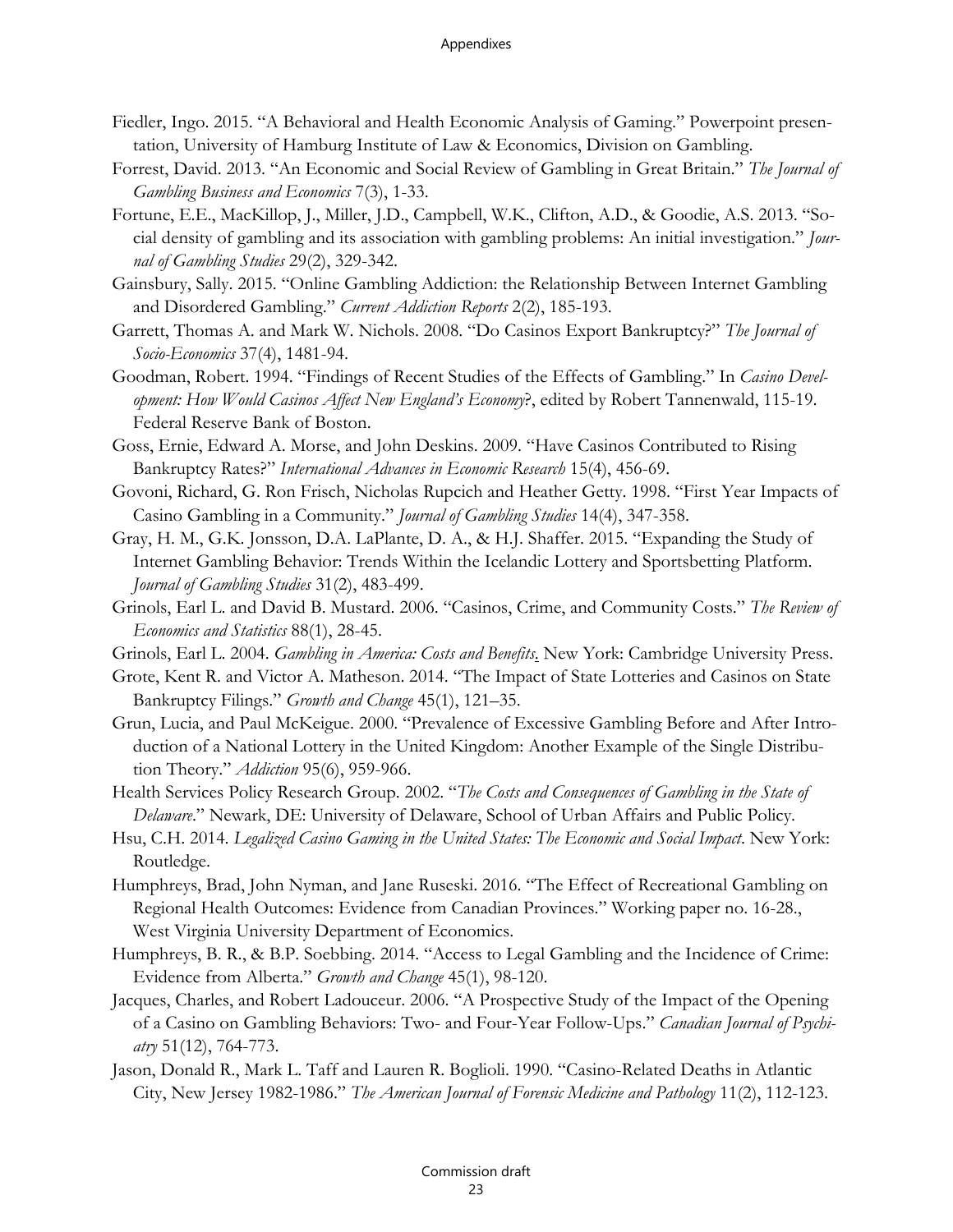- Jeffrey, Lisa, Matthew Browne, Vijay Rawat, Erika Langham, En Li, and Matthew Rockloff. 2019. "Til Debt Do Us Part: Comparing Gambling Harms Between Gamblers and their Spouses" *Journal of Gambling Studies* 35(3): 1015-1034.
- Johnson, Lallen, and Jerry Ratcliffe. 2017. "A Partial Test of the Impact of a Casino on Neighborhood Crime." *Security Journal* 30(2), 437-453.
- Kessler, Ronald, Irving Hwang, Richard LaBrie, Maria Petukhova, Nancy A. Sampson, Ken C. Winters, and Howard J. Shaffer. 2008. "The Prevalence and Correlates of DSM-IV Pathological Gambling in the National Comorbidity Survey Replication." *Psychological Medicine* 38(9), 1351- 1360.
- Kotter, Roxana, Anja Kräplin, Andre Pittig, and Gerhard Buhringer. 2019. "A Systematic Review of Land-Based Self-Exclusion Programs: Demographics, Gambling Behavior, Gambling Problems, Mental Symptoms, and Mental Health." *Journal of Gambling Studies* 35(2): 367-394.
- LaBrie, Richard, Debi LaPlante, Sarah Nelson, Anja Schumann, and Howard Shaffer. 2007. "Assessing the Playing Field: A Prospective Longitudinal Study of Internet Sports Gambling Behaviour." *Journal of Gambling Studies* 23:347–362.
- LaBrie, Richard A., Sarah E. Nelson, Debi A. LaPlante, Allyson J. Peller, Gabriel Caro and Howard J. Shaffer. 2007. "Missouri Casino Self-Excluders: Distributions across Time and Space." *Journal of Gambling Studies* 23(2), 231-243.
- Ladouceur, Robert., Paige Shaffer, Alex Blaszczynski, and Howard Shaffer. 2017. "Responsible Gambling: A Synthesis of Empirical Evidence." *Addiction Research & Theory* 25(3), 225-235.
- Ladouceur, Robert., Alex Blaszczynski, Howard Shaffer, and Davis Fong. 2016. "Extending the RENO Model: Responsible Gambling Evaluation Guidelines for Gambling Operators, Public Policymakers, and Regulators." *Gaming Law Review and Economics* 20(7), 1-8.
- Ladouceur, Robert, Christian Jacques, Serge Chevalier, Serge Sévigny and Denis Hamel. 2005. "Prevalence of Pathological Gambling in Quebec in 2002." *The Canadian Journal of Psychiatry* 50(8), 451-456.
- Ladouceur, Robert, Christian Jacques, Francine Ferland and Isabelle Giroux. 1999. "Prevalence of Problem Gambling: A Replication Study 7 Years Later." *The Canadian Journal of Psychiatry* 44(8), 802-804.
- Lane, Wendy, Paul Sacco, Katherine Downton, and Emile Ludeman. 2016. "Child Maltreatment and Problem Gambling: A Systematic Review." *Child Abuse and Neglect* 58: 24-38.
- Langham, Erika, Hannah Thorne, Matthew Browne, Phillip Donaldson, Judy Rose, and Matthew Rockloff. 2016. "Understanding Gambling Related Harm: A Proposed Definition, Conceptual Framework, and Taxonomy of Harms." *BMC Public Health* 16, 80.
- LaPlante, Debi, Heather M. Gray, Pat M. Williams, and Sarah E. Nelson. 2018. "An Empirical Review of Gambling Expansion and Gambling-Related Harm." *SUCHT* 64, 295-306.
- LaPlante, Debi, Sarah Nelson, and Heather Gray. 2014. "Breadth and Depth Involvement: Understanding Internet Gambling Involvement and Its Relationship to Gambling Problems." *Psychology of Addictive Behaviors* 28(2), 396-403.
- LaPlante, Debi., Heather Gray, Leslie Bosworth, and Howard Shaffer. 2010. "Thirty years of Lottery Public Health Research: Methodological Strategies and Trends." *Journal of Gambling Studies* 26(2), 301-329.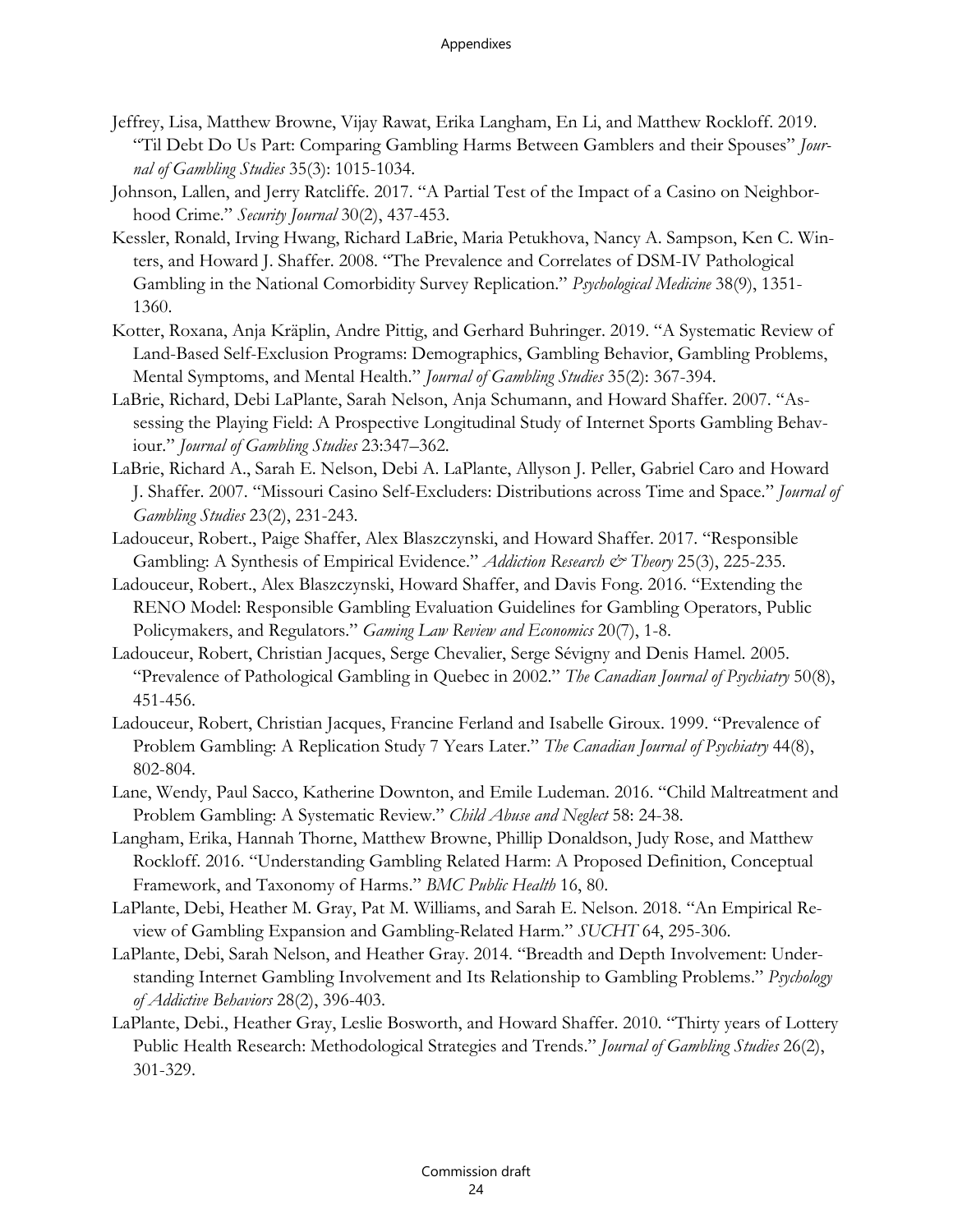- Lorains, Felicity, Sean Cowlishaw, and Shane Thomas. 2011. "Prevalence of Comorbid Disorders in Problem and Pathological Gambling: Systematic Review and Meta-Analysis of Population Surveys." *Addiction* 106 (3), 490-496.
- Lund, Ingeborg. 2009. "Gambling Behaviour and the Prevalence of Gambling Problems in Adult EGM Gamblers when EGMs Are Banned. A Natural Experiment." *Journal of Gambling Studies* 25(2), 215-225.
- Lupu, Viorel and Izabela Ramona Todirita. 2013. "Updates of the Prevalence of Problem Gambling in Romanian Teenagers." *Journal of Gambling Studies* 29(1), 29-36.
- Maclaren, Vance Victor. 2016. "Video Lottery is the Most Harmful Form of Gambling in Canada." *Journal of Gambling Studies* 32(2), 459-485.
- Mallach, Alan. 2010. *"Economic and Social Impact of Introducing Casino Gambling: A Review and Assessment of the Literature."* Discussion Paper. Philadelphia: Federal Reserve Bank of Philadelphia.
- Martin, Ryan, and Sarah Nelson. 2014. "Fantasy Sports, Real Money: Exploration of the Relationship Between Fantasy Sports Participation and Gambling-Related Problems." *Addictive Behaviors* 39(10), 1377-1382.
- Massatti, Richard, Sanford Starr, Stacey Frohnapfel-Hasson, Nick Martt. 2017. "A Baseline Study of Past-Year Problem Gambling Prevalence Among Ohioans." *Journal of Gambling Issues* 34.
- Mikhed, Vyacheslav, Barry Scholnick, Hyungsuk Byun. 2016. *"Do Slot Machines Cause Bankruptcy? A Regulatory Natural Experiment with Exogenous Changes to Slot Locations."* Working paper, Alberta Gambling Research Institute.
- Moore, Thomas, and Rachel Volberg. 2016. *"Oregon Adult Gambling Behavior 2016: Preliminary Report."* Wilsonville, OR: Oregon Council on Problem Gambling.
- National Opinion Research Center at the University of Chicago. 1999. *Report to the National Gambling Impact Study Commission*. April.
- Nelson, Sarah, John Kleschinsky, Richard LaBrie, Sara Kaplan, and Howard Shaffer. 2010. "One Decade of Self Exclusion: Missouri Casino Self-Excluders Four to Ten Years After Enrollment." *Journal of Gambling Studies* 26(1), 129-144.
- Nichols, Mark, and Mehmet Tosun. 2017. "The Impact of Legalized Casino Gambling on Crime." *Regional Science and Urban Economics* 66(C): 1-15.
- Nichols, Mark W., B. Grant Stitt, and David Giacopassi. 2000. "Casino Gambling and Bankruptcy in New United States Casino Jurisdictions." *Journal of Socio-Economics* 29(3), 247–61.
- Norton, Steve, Dennis Delay, and Daniel Barrick. 2013. *"Expanded Gambling in New Hampshire: An Update on Options.*" Concord: New Hampshire Center for Public Policy. [http://www.nhpol](http://www.nhpolicy.org/UploadedFiles/Reports/Gaming_Proposal_2013.pdf)[icy.org/UploadedFiles/Reports/Gaming\\_Proposal\\_2013.pdf.](http://www.nhpolicy.org/UploadedFiles/Reports/Gaming_Proposal_2013.pdf)
- Park, Ki, and Mary Losch. 2016. *Gambling Attitudes and Behaviors: A 2015 Survey of Adult Iowans. Prevalence of Gambling*. Cedar Falls, IA: Center for Social and Behavioral Research, University of Northern Iowa.
- Peter, Samuel, Emma Brett, Matthew Suda, Eleanor Leavens, Mary Beth Miller, Thad Leffingwell, James Whelan, Andrew Meyers. 2019. "A Meta-analysis of Brief Personalized Feedback Interventions for Problematic Gambling." *Journal of Gambling Studies* 35(2): 447.
- Philander, Kahlil. 2019. "Regional Impacts of Casino Availability on Gambling Problems: Evidence from the Canadian Community Health Survey." *Tourism Management* 71(April), 173-178.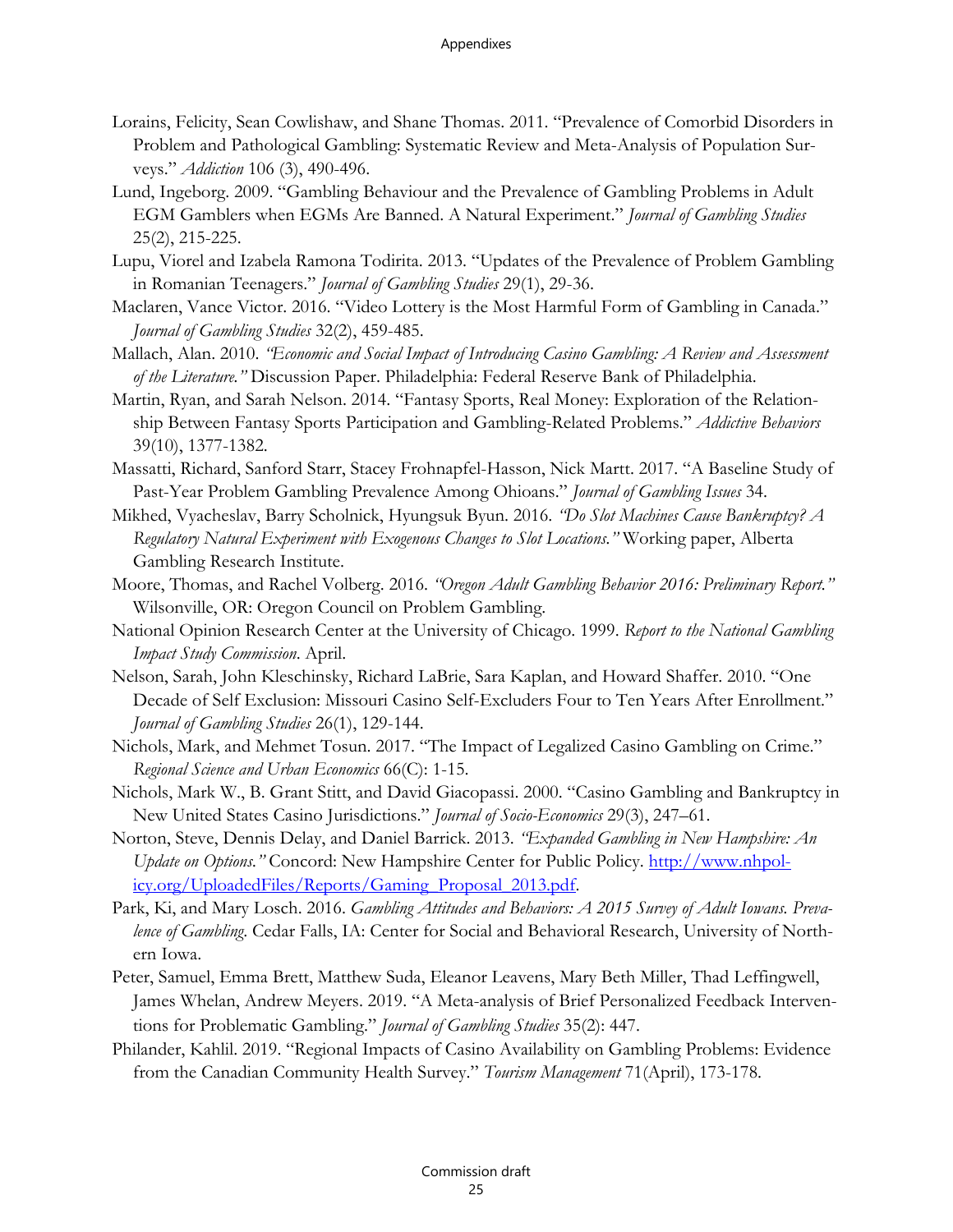- Planzer, Simon, Heather Gray, and Howard Shaffer. 2014. "Associations Between National Gambling Policies and Disordered Gambling Prevalence Rates within Europe." *International Journal of Law and Psychiatry* 37(2), 217-229.
- Policy Analytics LLC. 2006. *"A Benefit-Cost Analysis of Indiana's Riverboat Casinos for FY 2005."* A report to the Indiana Legislative Council and the Indiana Gaming Commission.
- Pryce, Rob, Ian Walker, and Rhys Wheeler. 2017. "How Much of a Problem is Problem Gambling?" Working Paper 167235280, Lancaster University Management School, Economics Department.
- Public Sector Gaming Study Commission. 2000. *Final Report of the National Public Sector Gaming Study Commission*. Atlanta: Public Sector Gaming Commission.
- Raisamo, Susanna, Pia Mäkelä, Anne Salonen, and Tomi Lintonen. 2014. "The Extent and Distribution of Gambling Harm in Finland as Assessed by the Problem Gambling Severity Index." *The European Journal of Public Health* 25(4), 716-722
- Reith, Gerda. 2006. *Research on the Social Impacts of Gambling: Final Report*. Edinburgh: Scottish Executive Social Research.
- Roberts, Amanda, Stephen Sharman, Jason Landon, et al. 2019. "Intimate Partner Violence in Treatment Seeking Problem Gamblers." *Journal of Family Violence*.
- Rockloff, Matthew, Matthew Browne, Alex Russell, Stephanie Merkouris, and Nicki Dowling. 2019. "A Quantification of the Net Consumer Surplus from Gambling Participation." *Journal of Gambling Studies.*
- Rodriguez-Monguio, Rosa, Evelyn Brand, and Rachel Volberg. 2018. "The Economic Burden of Pathological Gambling and Co-Occurring Mental Health and Substance Use Disorders." *Journal of Addiction Medicine* 12(1): 53-60.
- Room, Robin, Nigel E. Turner and Anca Ialomiteanu. 1999. "Community Effects of the Opening of the Niagara Casino." *Addiction* 94(10), 1449-1466.
- Rush, Brian, Scott Veldhuizen, and Edward Adlaf. 2007. "Mapping The Prevalence of Problem Gambling and Its Association with Treatment Accessibility and Proximity to Gambling Venues." *Journal of Gambling Issues* (20), 193-213.
- SEIGMA Research Team. 2018. *Social and Economic Impacts of Expanded Gambling in Massachusetts: 2018*. Amherst, MA: School of Public Health and Health Sciences, University of Massachusetts Amherst. September 18.
- Shaffer, Howard, Alex Blaszczynski, and Robert Ladouceur. 2017. "Truth, Alternative Facts, Narrative, and Science: What Is Happening to Responsible Gambling and Gambling Disorder?" *International Journal of Mental Health and Addiction* 15(6): 1197-1202.
- Shaffer, Howard, and Debi LaPlante. 2013. "Considering a Critique of Pathological Gambling Prevalence Research." *Addiction Research and Theory* 21(1), 12-14. doi:10.3109/16066359.2012.715223
- Shaffer, Howard J. and Ryan Martin 2011. "Disordered Gambling: Etiology, Trajectory, and Clinical Considerations." *Annual Review of Clinical Psychology* 7(April).
- Shaffer, Howard, Matthew Hall, and Joni Vander Bilt. 1997. "Estimating the Prevalence of Disordered Gambling Behavior in the United States and Canada: A Meta-analysis" Harvard Medical School Division on Addictions.
- Shapira, Nathan A., Mary Ann Ferguson, Kimberly Frost-Pineda and Mark S. Gold. 2002. *"Gambling and Problem Gambling Prevalence among Adolescents in Florida."* Gainesville, FL: University of Florida.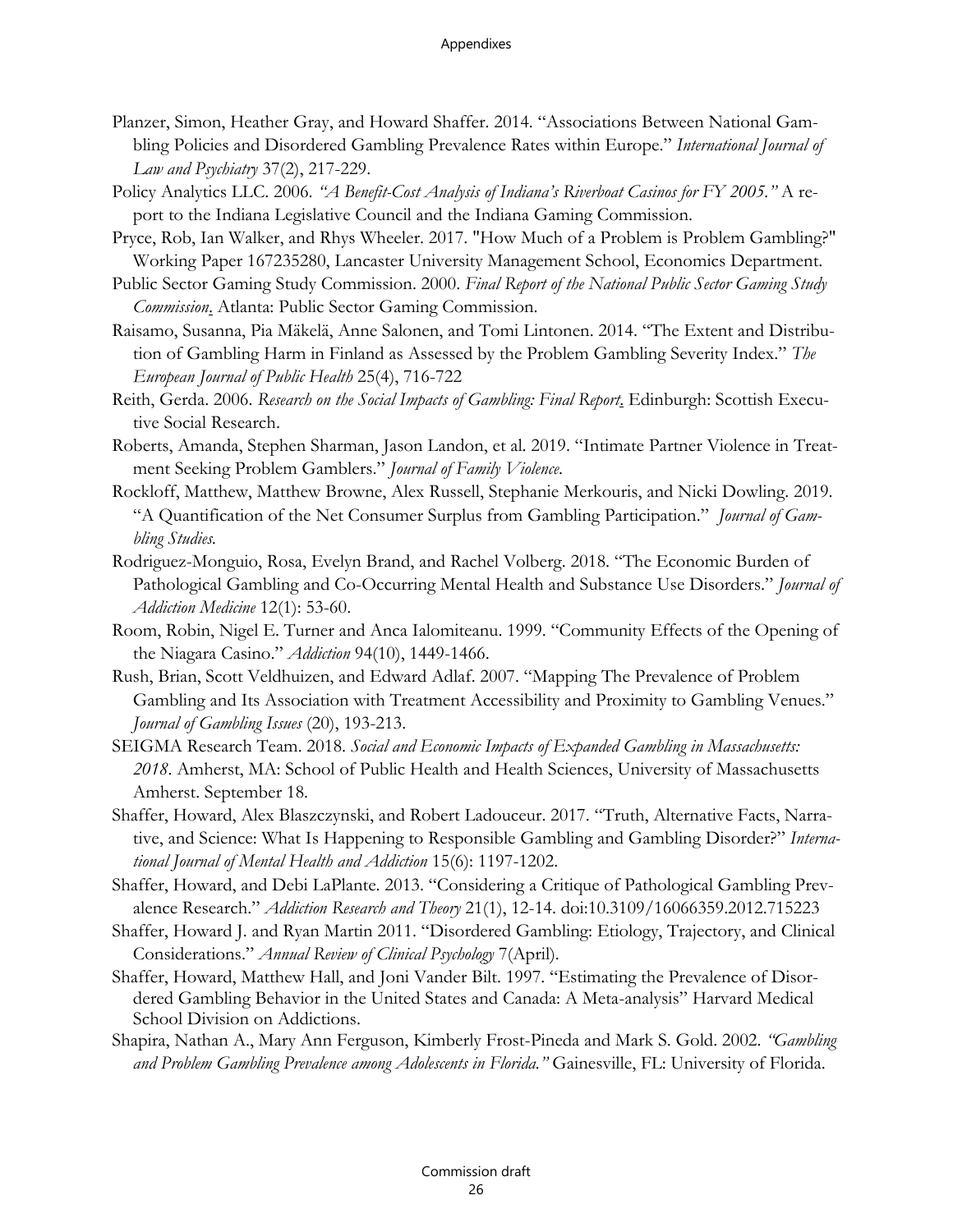- Shepherd, Robin-Marie, Hamid Ghodse, and Mervyn London. 1998. "A Pilot Study Examining Gambling Behaviour Before and After the Launch of the National Lottery and Scratch Cards in the UK." *Addiction Research* 6, 5-12.
- Slutske, Wendy S. 2006. "Natural Recovery and Treatment-Seeking in Pathological Gambling: Results of Two U.S. National Surveys." *The American Journal of Psychiatry* 163(2), 297-302.
- Storer, John, Max Abbott, and Judith Stubbs. 2009. "Access or Adaptation? A Meta-analysis of Problem Gambling Prevalence in Australia and New Zealand with Respect to Concentration of Electronic Gambling Machines." *International Gambling Studies* 9(3), 225-244.
- Suomi, Aino, Nicki Dowling, Shane Thomas, Max Abbott, Maria Bellringer, Malcolm Battersby, Jane Koziol-McLain, Tiffany Lavis, and Alun Jackson. 2018. "Patterns of family and intimate partner violence in problem gamblers." *Journal of Gambling Studies* 35(2): 465-484.
- Thalheimer, Richard and Ali M. Mukhtar. 2004. "The Relationship of Pari-mutuel Wagering and Casino Gaming to Personal Bankruptcy," *Contemporary Economic Policy* 22(3), July, 420-32.
- Thompson, Owen. 2019. "Tribal Gaming and Educational Outcomes in the Next Generation." *Journal of Policy Analysis and Management* 38(3).
- Thompson, William N. Ricardo Gazel, and Dan Rickman. 1997. "Social and Legal Costs of Compulsive Gambling." *Gaming Law Review* 1(1), 81-89.
- Toneatto, Tony, Donna Ferguson and Judy Brennan. 2003. "Effect of a New Casino on Problem Gambling in Treatment-Seeking Substance Abusers." *The Canadian Journal of Psychiatry* 48(1), 40- 44.
- Tong, Henry H.Y. and David Chim. 2013. "The Relationship Between Casino Proximity and Problem Gambling." *Asian Journal of Gambling Issues and Public Health* 3:2.
- Tracy, J. Kathleen, Louise Maranda, and Christina Scheele. 2017. *Statewide Gambling Prevalence in Maryland: 2017*. University of Maryland Baltimore, Maryland Center of Excellence on Problem Gambling.
- Van der Maas, Mark, Robert Mann, Nigel Turner, Flora Matheson, Hayley Hamilton, and John McCready. 2018. "The Prevalence of Problem Gambling and Gambling Related Behaviors Among Older Adults in Ontario." *Journal of Gambling Issues* 39.
- Victorian Responsible Gambling Foundation. 2012a. *"The Victorian Gambling Study: A longitudinal study of gambling and public health, Wave Three findings."*
- Victorian Responsible Gambling Foundation. 2012b. "*The Victorian Gambling Study: Report of findings from qualitative interviews*."
- Volberg, Rachel, Robert Williams, Edward Stanek, Martha Zorn, and Alissa Mazar. 2017. *Analysis of MAGIC Wave 2: Incidence and Transitions.* Amherst, MA: School of Public Health and Health Sciences, University of Massachusetts Amherst, December 22.
- Volberg, Rachel A., Eric C. Hedberg and Thomas L. Moore. 2008. *Oregon Youth and Their Parents: Gambling and Problem Gambling Prevalence and Attitudes.* Northampton, MA: Gemini Research.
- Volberg, Rachel, Robert Williams, Edward Stanek, Amanda Houpt, Martha Zorn, and Rosa Rodriguez-Monguio. 2017. *Gambling and Problem Gambling in Massachusetts: Results of a Baseline Population Survey.* Amherst, MA: School of Public Health and Health Sciences, University of Massachusetts Amherst.
- Walker, Douglas M., and Russell Sobel. 2016. "Social and Economic Impacts of Gambling." *Current Addiction Reports* 3(3), 293-298.